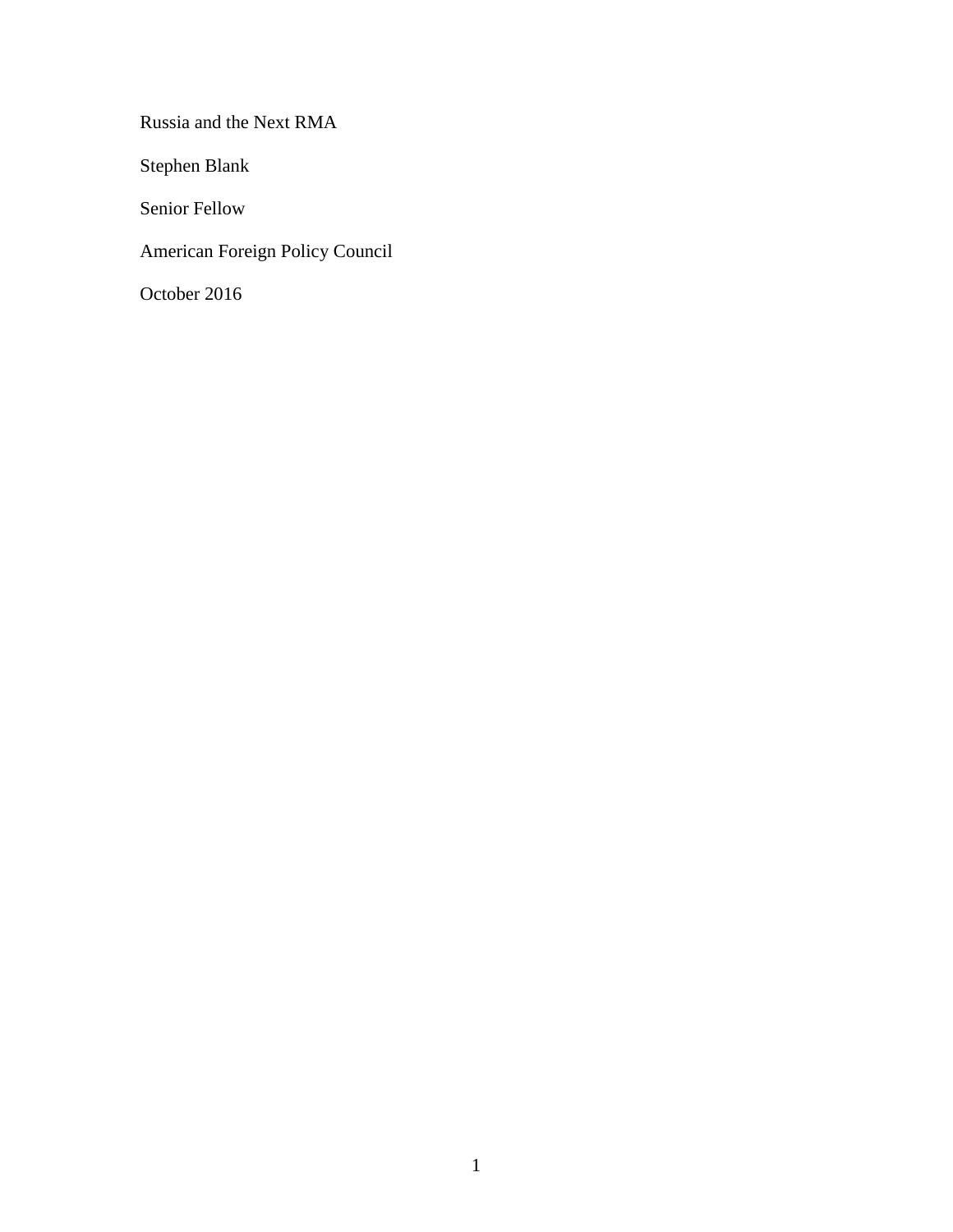Russian leaders have long openly advocated an "asymmetric" or "indirect" military strategy that privileges weapons based on so-called "new physical principles" and technologies. In 2014 in his annual address to the Federal Assembly, President Putin reiterated that, "We have no intention to become involved in a costly arms race, but at the same time we will reliably and dependably guarantee our country's defense in the new conditions. There are absolutely no doubts about this. This will be done. Russia has both the capability and the innovative solutions for this."<sup>[1](#page-9-0)</sup> Echoing such sentiments, Putin's adviser for military policy, General Alexander Burutin wrote that, "A crucial element in our plans for the development of new armaments must be an orientation towards an asymmetric response to the development and entering into service of the expensive new systems of the developed foreign countries."<sup>[2](#page-9-1)</sup> Commenting on Burutin's advocacy, the Norwegian scholar Tor Bukkvoll remarks that in Russian thinking asymmetric technologies should have a disruptive effect on new Western technologies, be developed in areas where Russian defense industry has particular advantages, and be much cheaper to develop and produce than Western technologies. And these discussions also emphasize acquisition of anti-access and area denial (A2AD) systems and technologies.<sup>[3](#page-9-2)</sup>

This call for new weapons on the basis of an asymmetric strategy is a constant refrain in Russian discourse, namely, that Russia will not be drawn into the arms race that the West allegedly seeks to foist upon it but will defend itself asymmetrically with regard to both strategy and to procurements. Indeed, Russian leaders and analysts believe that this orientation towards an asymmetric strategy must emphasize nuclear weapons, including among them both long-range, TU-22M3 strategic bombers and the short-range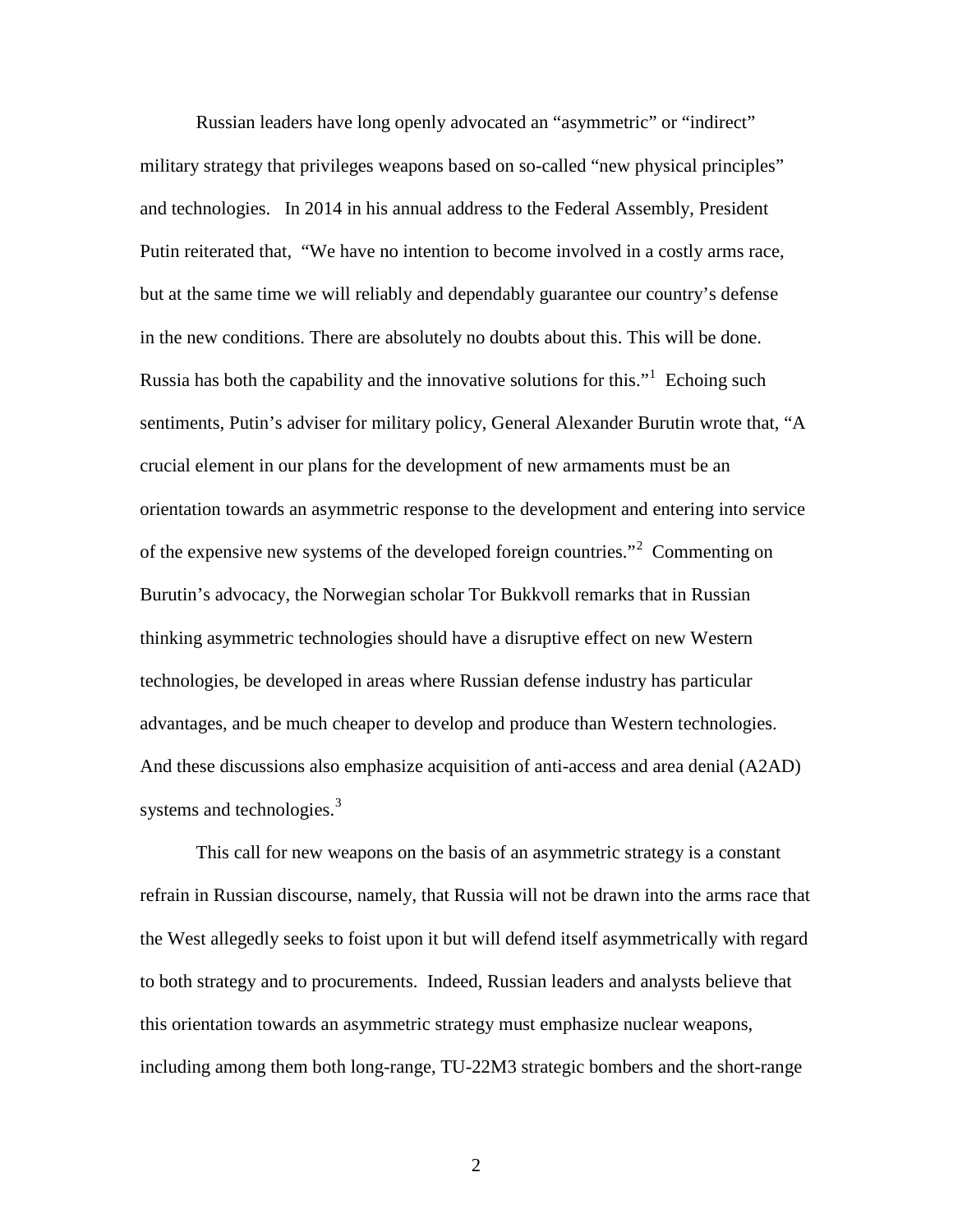Iskander dual-use missile, as well as ICBMs, nuclear missile submarines, ground-based ballistic and cruise missiles, and a modernized conventional force to bypass the U.S.' ballistic missile defense network (BMD).<sup>[4](#page-10-0)</sup> But, at the same time Russia, as described below is moving towards a new generation of hypersonic nuclear weapons in line with the emphasis on new, disruptive technologies.

Thus this refrain and the associated policy guidance that comes with it continue up to today, as President Vladimir Putin's most recent remarks make clear. Putin's recent remarks reiterate well-established points of his worldview. Putin has frequently charged NATO and the U.S. with trying to force Russia into an unsustainable arms race but also argues that under his leadership Russia will not only pursue an asymmetric strategy but will produce more than enough capability to defend its vital interests**.** Furthermore he has equally repeatedly insisted that Russia focus on new and new types of weapons.<sup>[5](#page-10-1)</sup> Moreover, from Putin on down Russian writers almost unanimously see the U.S. threatening both the concept of strategic stability and Russia by simultaneously building a ballistic missile defense system in Europe and Asia (BMD) and the capabilities to launch a Conventional Prompt Global Strike (CPGS) using high-precision conventional weapons, mainly delivered by air. Thus the aerospace attack is threat number one**.** And Russia's priorities are therefore nuclear weapons that can evade missile defenses, nuclear, space, hypersonic weapons, and drones (UAVs) and weapons based on "new physical principles" (to use Marshal Nikolai Ogarkov's earlier formulation)**.** There are also many continuing references in the Russian press to the ongoing development and ultimate production of these so-called weapons based on new physical principles.<sup>[6](#page-10-2)</sup> Equally insistently, Putin has repeatedly demanded an increase in the quantity and quality of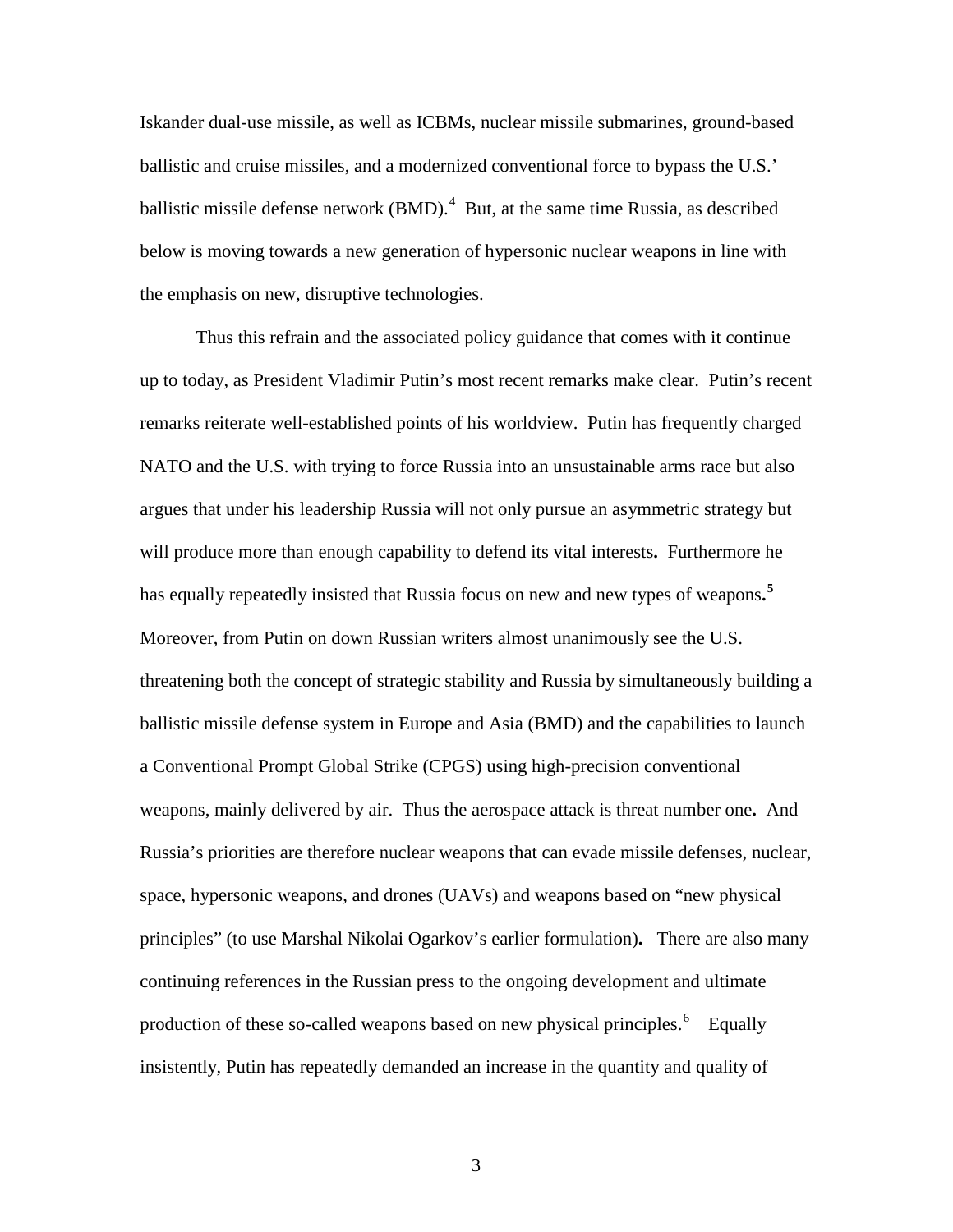Russian weapons comparable to that of the 1930s.  $7$  Yet he denies that his policies are militarizing the economy and claims that he intends to avoid his predecessors' mistakes.<sup>[8](#page-11-1)</sup>

These demands for new, advanced weapons originate in the ever-worsening threat perception that predated the invasion of Crimea in 2014. For example, Foreign Minister Sergei Lavrov told an audience at the annual 2013 Munich Security Conference that,

Even in the conditions of deficit of financial resources an increase in military activities is observed in the north and center of Europe, as if in these regions the security threats are mounting. Advancement of projects for NATO's further expansion and advancement of the bloc's military infrastructure to the East is continuing – as if there were no top-level statements on fatality of preserving dividing lines on the continent. Speaking of this, some of our European partners are now inventing new dividing lines, begin trying to artificially divide integration projects into "good" and "bad", "friendly" and "alien".<sup>[9](#page-11-2)</sup>

On February 20, 2012, then Prime Minister Putin said that, "We continue to see new areas of instability and deliberately managed chaos. There also are powerful attempts to provoke such conflicts even within the direct proximity of Russia and its allies' borders."[10](#page-11-3) Since for Putin and his subordinates Russia's borders comprise the Soviet borders we get here some sense of just how expansive these threat assessments are.

Moreover, in Russian military thinking even small wars near Russia possess an

inherent tendency that could lead to their escalation into major and even nuclear wars.

Thus on November 17, 2011, Chief of the General Staff General Nikolai Makarov told

the Defense Ministry's Public Chamber that:

The possibility of local armed conflicts virtually along the entire perimeter of the border has grown dramatically . . .. I cannot rule out that, in certain circumstances, local and regional armed conflicts could grow into a large-scale war, possibly even with nuclear weapons. $11$ 

Makarov further warned that the cause for such wars in the CIS lies in NATO's advancement to the borders of the CIS and Russia.<sup>[12](#page-11-5)</sup> Makarov echoed previous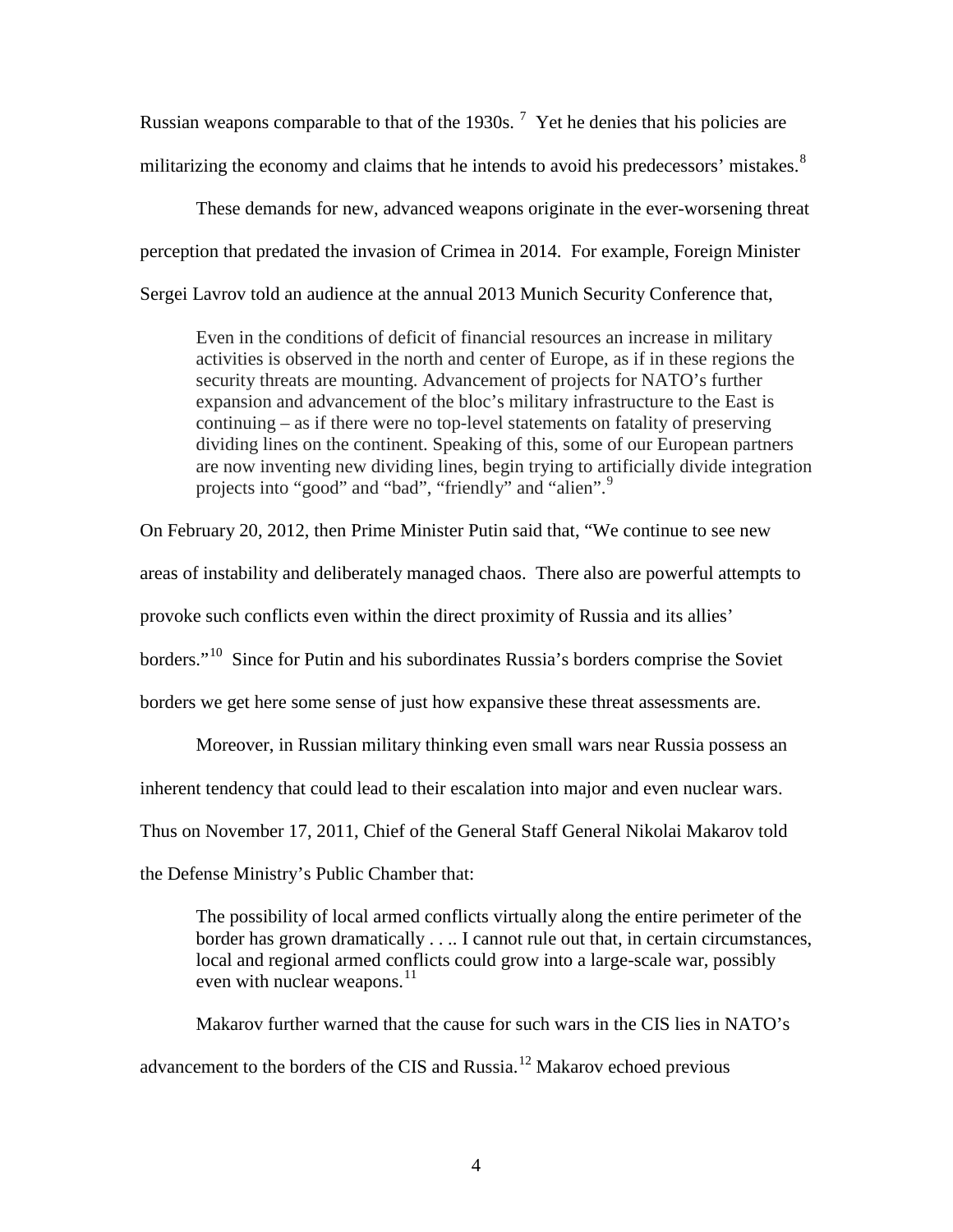statements by his predecessor Chief of the General Staff General Yuri Baluyevsky that while Russia faced no direct threat of aggression, "[given] the existence of nuclear weapons, any localized armed conflict—let alone a regional conflict—could lead the international community to the brink of a global war."[13](#page-12-0) Makarov thus postulated the possibility of a seamless transition or even escalation process from local wars like those in Iraq after 2003, or now in Syria and Ukraine, all the way up to a theater or even strategic nuclear war. This is clearly another lesson from U.S. wars in the Middle East: they could extend (since Russia regards its strategic frontiers as the Soviet frontiers) from a local war in one of those states or closer to home in Ukraine all the way up to major theater war, possibly involving use of nuclear weapons. These remarks also indicated that Russian thinking sees two different kinds of wars that could result in nuclear weapon use as likely or at least possible.

One is the canonical Cold War scenario of direct nuclear strikes by the two superpowers on each other's territory or domestically based forces using ICBMs or SLBMs. This, of course, is a scenario that has been extensively analyzed since the 1950s. The other, or second, and newer scenario is a regional war scenario growing out of a confrontation like Syria or Ukraine where Russia conceivably would feel impelled to go first with nuclear weapons to deter a conventional though devastating strike upon critical targets. So here tactical nuclear weapons or so called non-strategic nuclear weapons (TNW or NSNW) would be used to offset or deter against NATO or potentially China's n conventional superiority.<sup>[14](#page-12-1)</sup>

Therefore, given such threat assessments, Russia must undertake a huge conventional and nuclear buildup by 2020 if not beyond.<sup>[15](#page-12-2)</sup> For example, on February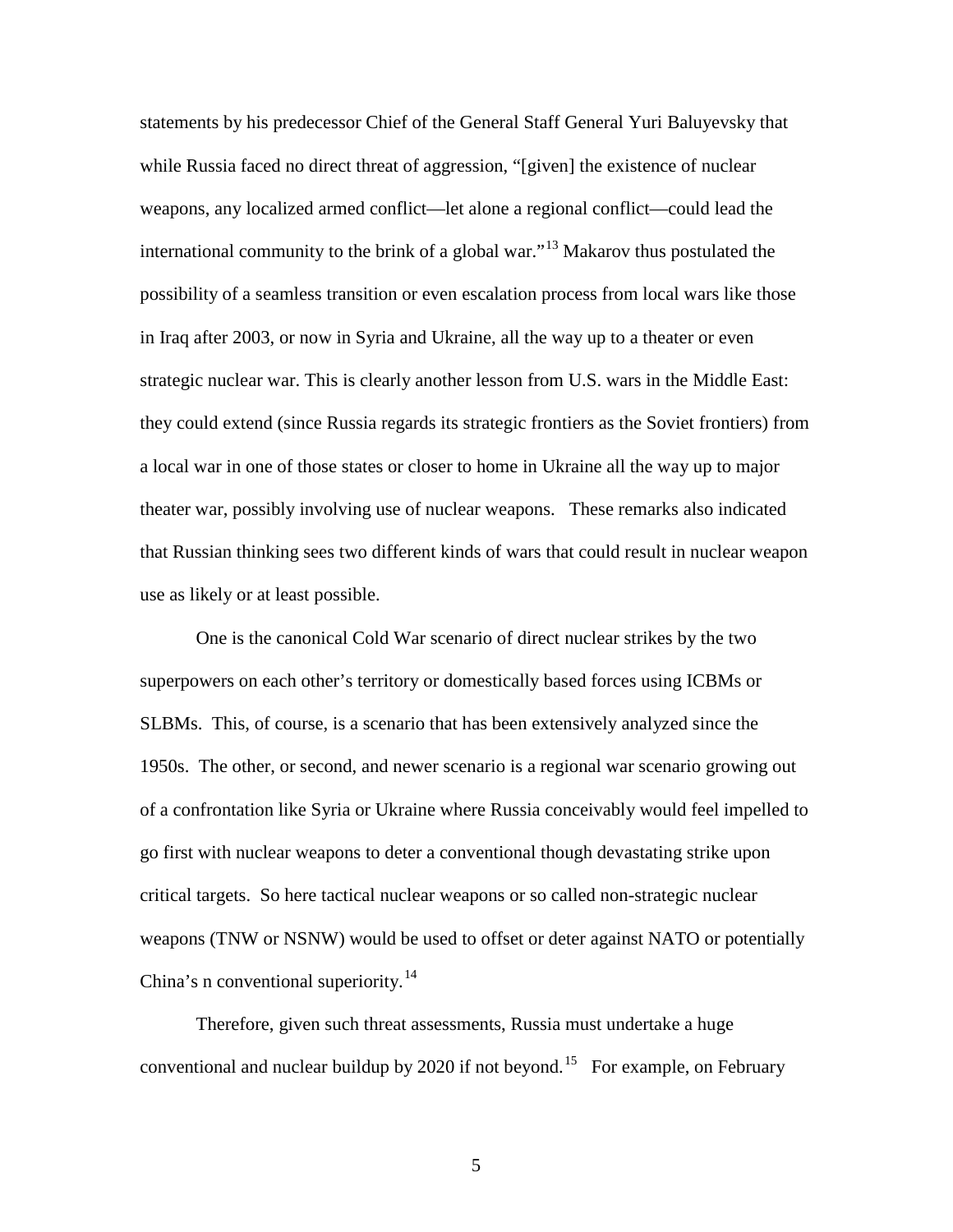27, 2013 President Putin told an expanded session of the Ministry of Defense Collegium

that,

We see how instability and conflict are spreading around the world today. Armed conflict continues in the Middle East and Asia, and the danger of 'export' of radicalism and chaos continues to grow in our neighboring regions. At the same time, we see methodical attempts to undermine the strategic balance in various ways and forms. The United States has essentially launched now the second phase in its global missile defense system. There are attempts to sound out possibilities for expanding NATO further eastward, and there is also the danger of militarization in the Arctic. All of these challenges – and they are just a few of the many we face – are of direct concern to our national interests and therefore also determine our priorities.<sup>[16](#page-13-0)</sup>

This assessment is not just a personal or new one. Rather Putin, as suggested by

his remarks above, has long argued this way and this assessment is also to be found in

Russia's new Foreign Policy Concept of 2013 . Thus in 2012, he wrote that the global

economic-financial crisis is systemic and marks a transition to a new geopolitical era. As

a result the world is entering into a new period of turbulence which will be prolonged and

painful. Specifically,

The end result of the system that has developed in the 20 years since the collapse of the Soviet Union, including the phenomenon of unilateralism, is obvious. The former single center of power can no longer maintain global stability, while the new centers of influence are not yet ready to take over. Global economic processes and the military political situation have become increasingly unpredictable and should be dealt with through the confident and responsible cooperation of states, primarily the permanent members of the UN Security Council and the G8 and G20 countries. We must keep working to overcome mutual suspicion, ideological prejudice and short-sighted self-interest. Instead of boosting development and stabilizing the global economic system, the world's largest economic centers are creating an increasing number of problems and risks. Social, ethnic, and cultural tensions are growing rapidly. Destructive forces have strengthened dramatically and shave shown their aggressive nature in some parts of the world ultimately threatening global security. The countries that are using military force to "export democracy" often become allies of these destructive forces<sup>[17](#page-13-1)</sup>

In similar fashion that 2013 Foreign Policy Concept makes the following points: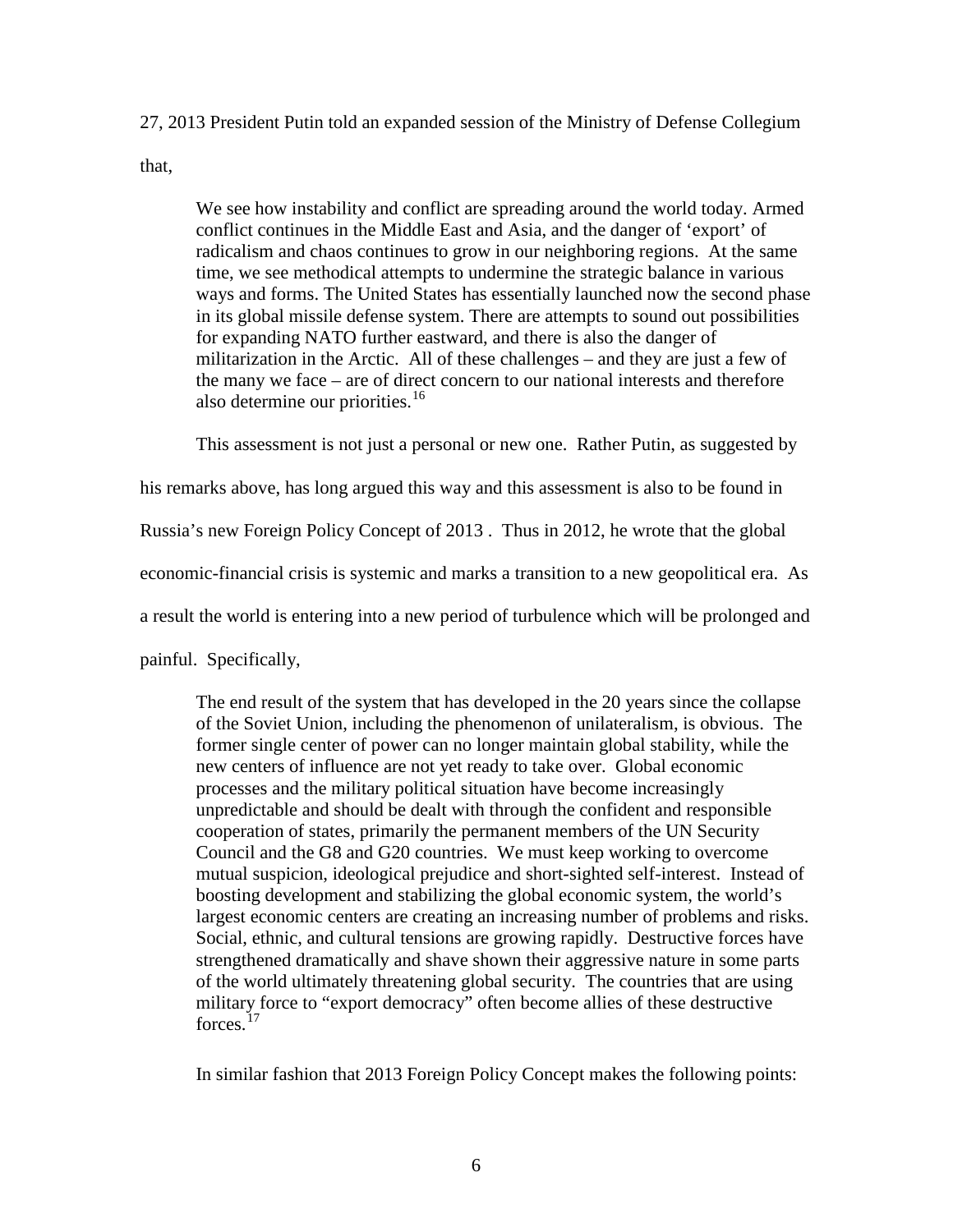The principal and emblematic feature of the current international landscape is the deep-seated transformation of the geopolitical landscape, the essence of which is a transition to a polycentric or multipolar world. A powerful factor in this transformation is the global economic crisis that is adding to global and regional economic and political turbulence. Consequently international relations are becoming more unpredictable and tense. The West's ability to dominate the world economic and politics continues to shrink as the center of global economic activity moves eastwards and the decentralization of international power continues with the Asia-Pacific continuing to rise. As new players emerge and the West declines there is an increase in global competition that manifests itself in increasing instability in international relations. Even as the likelihood of a largescale and/or nuclear war is decreasing; changes are necessarily occurring in the global correlation of forces. States seek to augment their offensive potentials and develop new kinds of weapons thus eroding the structure of global security and even the system of arms control treaties. Moreover as competition grows around the sources of raw materials, their exchanges, and their markets, this source of competition could become a trigger for future conflicts (as expected in earlier Russian official and unofficial statements).<sup>18</sup>

The attentive reader will note that if one deconstructs or excavates this line of thinking it bears a powerful resemblance to Lenin's argument in his 1916 treatise "Imperialism the highest Stage of Capitalism" that purported to uncover the global economic-political-strategic forces that made for World War I. This fact does not encourage those who wish to believe that Russia has firmly stepped out of the Soviet period. Moreover, the enormous resemblance between Putin's threat assessment that now pervades the Russian elite and Soviet assessments testifies to the revival and strength of KGB and Soviet elements of Russian political culture in Russian foreign and defense policy thinking. And since we see as well strong elements of restoration of Tsarist structures, attiutudes, and behaviors in Putin's policy it is clear that hits assessment and ensuing policy guidance for huge military procurements are deeply rooted in Russian history and political culture.<sup>[19](#page-14-1)</sup>

In addition to this Leninist or quasi-Leninist way of thinking about the strategic environment we also encounter quasi-Stalinist demands for the rapid rearmament of the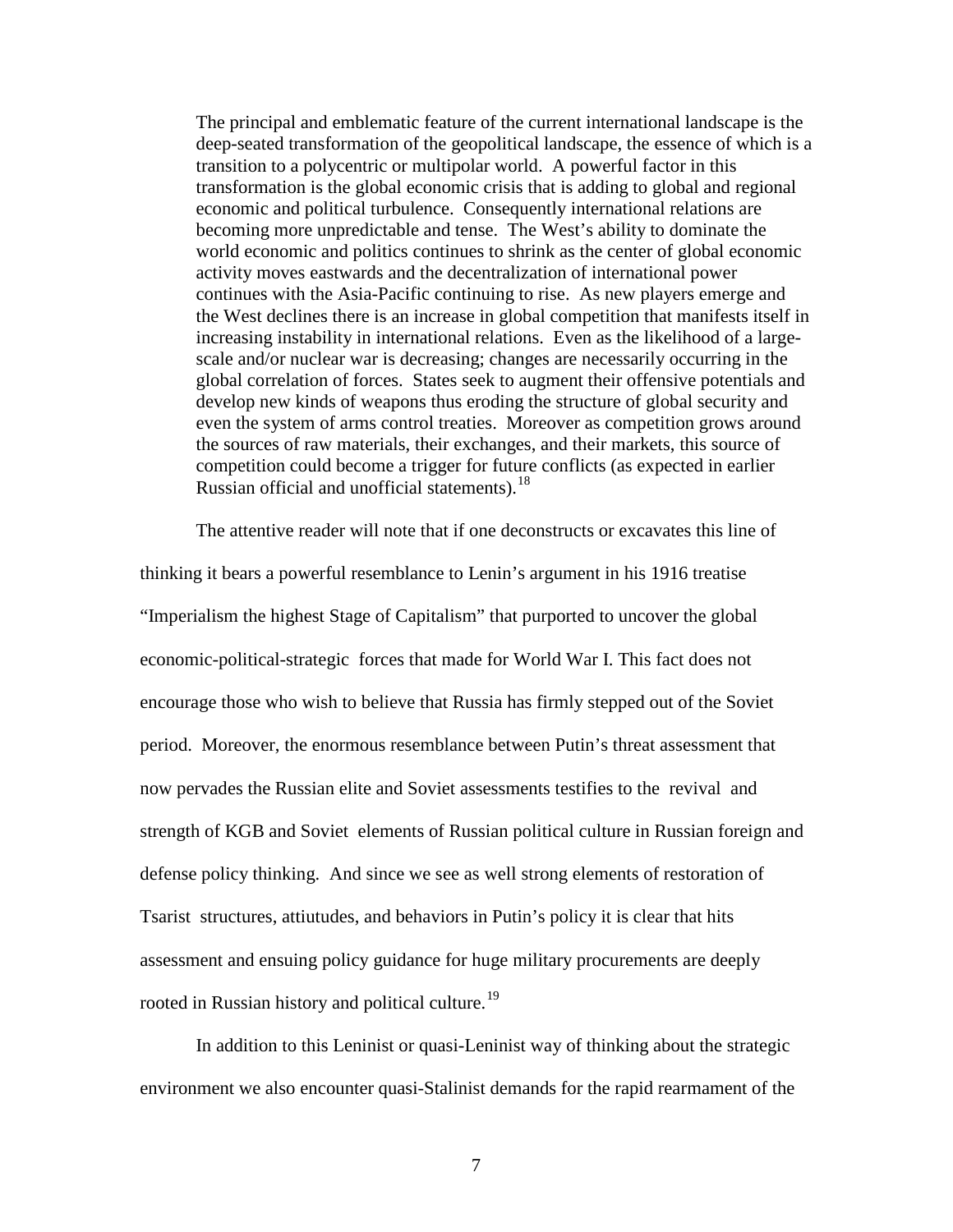Russian armed forces to meet these global threats. In these and many other previous articles and speeches Putin or his subordinates and Russian analysts outlined the need for Russia not only to be militarily competitive but to be able to stand up and conduct an independent foreign and defense policy in the face of mounting threats.

Much like Stalin in the 1930s, Putin argued in 2013 that "the changing geopolitical situation requires rapid and considered action. Russia's Armed Forces must reach a fundamentally new capability level within the next  $3-5$  years."<sup>[20](#page-15-0)</sup> On March 20, 2013 Prime Minister Medvedev seconded this demand.<sup>21</sup> Medvedev argued that,

The creation of large integrated structure [in the Russian defense-industrial complex] is one of [Russia's] top priority missions." --- This approach has withstood the test of time, the consolidation of forces along the lines of the great variety of sectors in the military-industrial complex is necessary Medvedev indicated the restructuring of Russia's defense-industrial complex must happen "within timeframes that are compressed to the maximum extent necessary.<sup>2</sup>

Stalin or Brezhnev could not have said it better. Indeed, Medvedev called upon defense industry not just to be a locomotive of economic and technological growth for the entire economy but also to grow at an annual rate of 10% in 2013-2015 and for productivity to grow at around 20% annually.<sup>23</sup> According to Deputy Prime Minister Dmitry Rogozin, speaking at the same venue, Russia will train around 2,000,000 technical and engineering workers for the defense-industrial complex by 2020 with a special education program and massive state subsidies to help reach these goals.<sup>[24](#page-15-4)</sup> It should also be noted that Rogozin also said here that,

The Cold War rudiments both in their organization, such as NATO, or propaganda, such as Russophobia, forms have not disappeared. Western Civilization is a condition of exhausting resources and is not going to give up the level of consumption which they got [and] have been used to for a long time. This means the struggle for the access to these resources will become even more acute.[25](#page-15-5)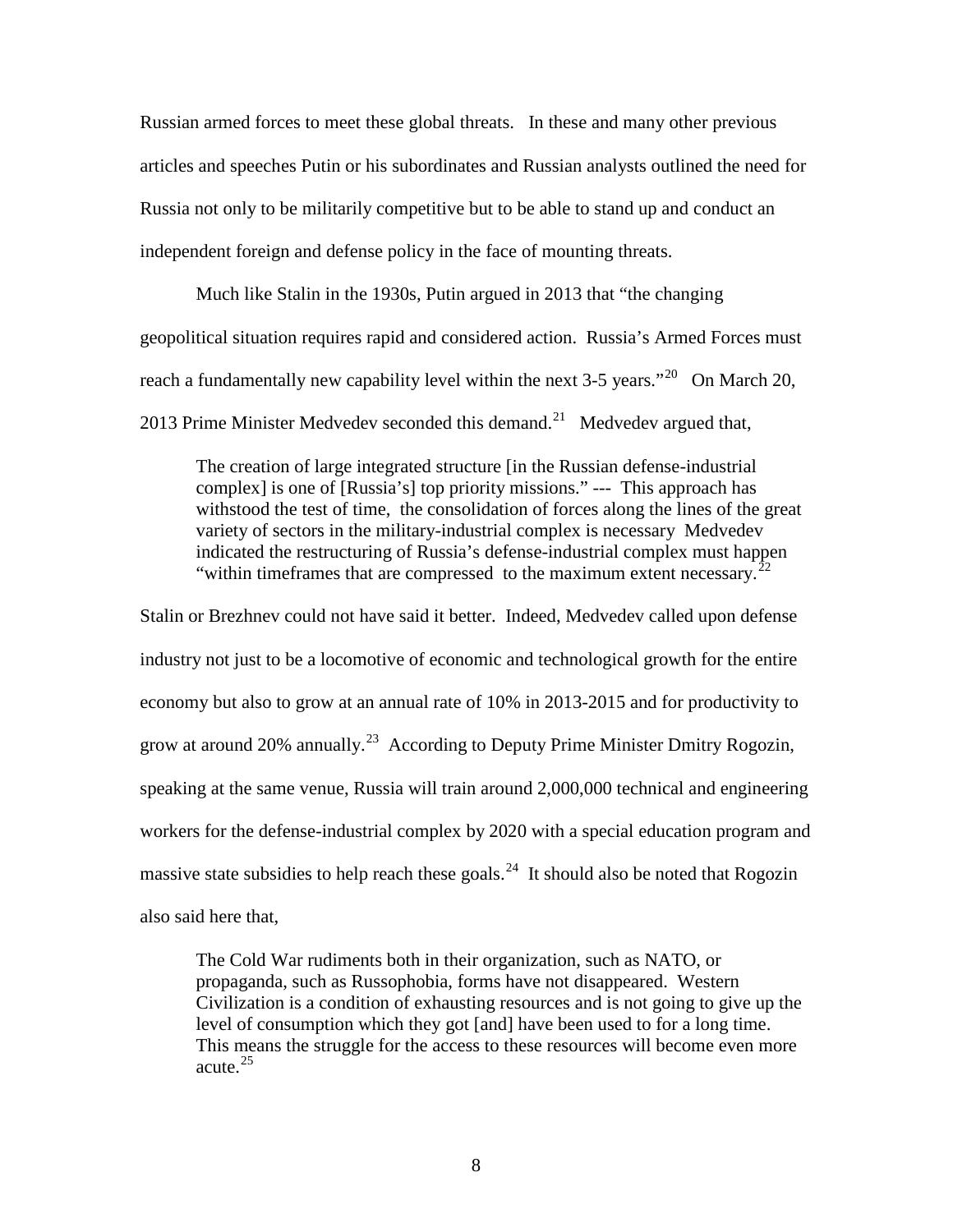Accordingly Russia must therefore be able to organize a mechanism or institution for predicting or forecasting threats to a distance of 30-50 years and to promote the development of new kinds of weapons on the basis of that forecast. Russia must do so by establishing an analogue of the US' DARPA (Defense Advanced Research Projects Agency).<sup>[26](#page-16-0)</sup> Putin also again emphasized the need to create new generations of weapons based on new physical principles (beam, geophysical, genetic, psychophysical and other technology). He also singled out cyber, information, and communications technology, noting that has high-precision weapons proliferate and become common they will become the main means for achieving a decisive victory over opponent, including in global conflicts.<sup>[27](#page-16-1)</sup> Evidently these are the categories of weapons that comprise the so called asymmetric strategy.

Under the circumstances, and confronted by threats outlined below the armed forces must follow a deterrence strategy and prepare for a quick and effective response to challenges, i.e. be ready for anything on the spectrum of conflict. Even so, nuclear weapons and thus deterrence, mainly of the US/NATO but also of China, in both the strategic and regional deterrence contingencies will remain the priority until and unless Russia can field high-tech competitive weapons. Subsequent directives regarding procurement have followed along these lines. Thus as of today nuclear weapons are the priority. Indeed, Russia is producing nucleear weapons of so many different types in new weapons and extending older ones that, given present produciton rates, Russia will reach the New START Treaty numerical lmits by mid-2018 vastly increasing its nuclear component.[28](#page-16-2)

Moreover, Russia is not only building new nuclear weapons it is extending the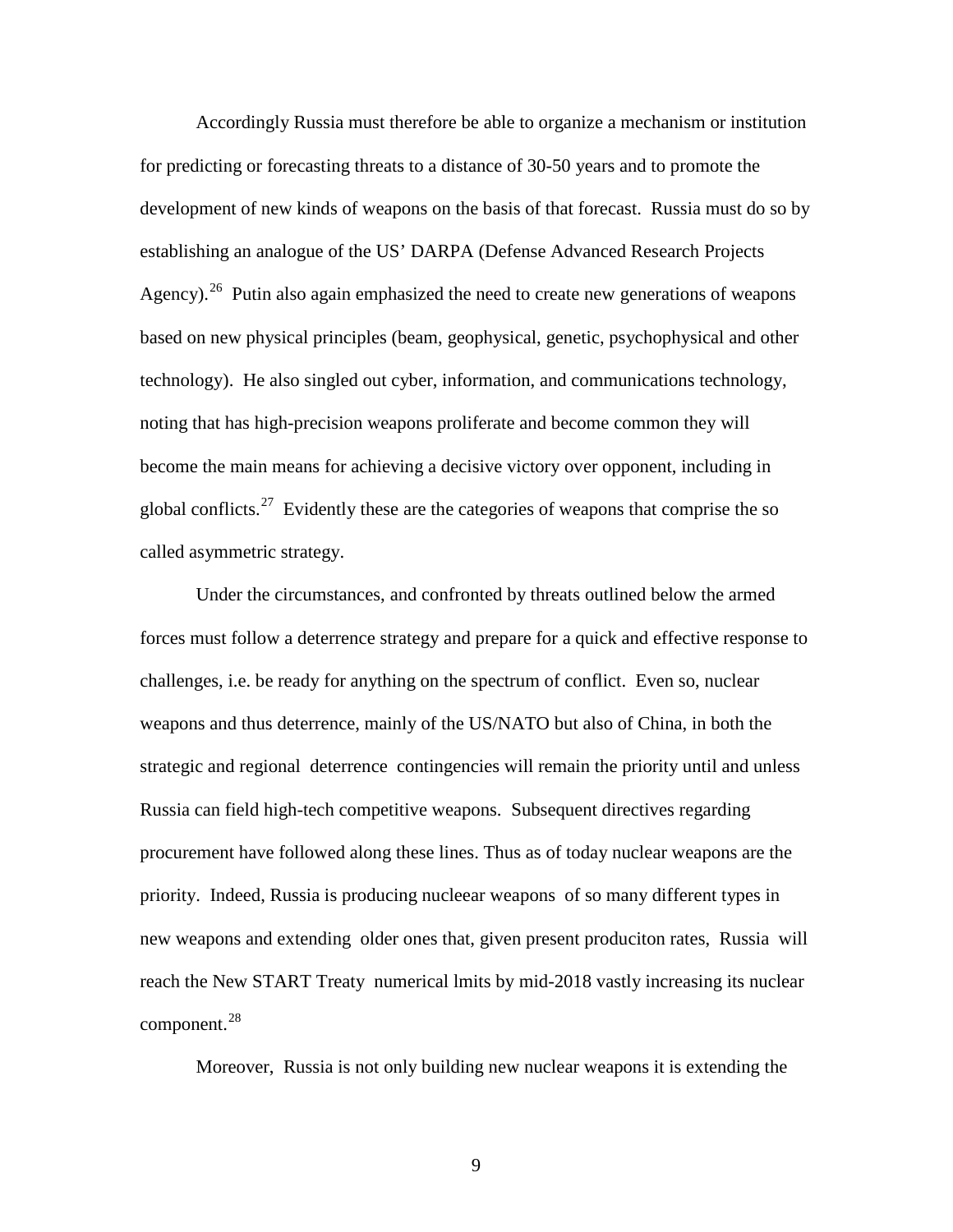<span id="page-9-2"></span><span id="page-9-1"></span><span id="page-9-0"></span>life of many of its older systems, procedures that raise the quesiton of why it is doing so and for what purpose?<sup>29</sup> In addition, given the procurement priorities we see and the rhetorical if not doctrinal readiness to resort to nuclear strikes in a first-strike and possibly even preemptive mode if necessary we see that Russia's nuclear and high-tech arsenal functions, as does China's as an anti-access and area denial (A2AD) strategy par excellence.<sup>[30](#page-17-1)</sup> Thus Moscow's deployment of nuclear and conventional wepaons indicates that it believes the former deter not only nuclear but convenitonal attacks, a mode of strategizing and thinking that directly rebuts the complacent and groundless notion here that nuclear weapons only deter other nuclear wepaons. For Russia both sets of weapons are intended to deter the U.S. and/or NATO aerospace attacks (as Russia calls it) thereby allowing Russia to operate within the umbrella of its potent integrated air defense system (IADS). The precedent of the Egyptian Army operating in the Sinai Deseret for limited war aims under its IADS in the Yom Kippur War of 1973 to negate Israeli air superiority and shatter Israeli stratgegy and the Serbian withholding of its air defcenswe network in Kosovo in 1999, forcing NATO to bomb it for 78 days to getd a decision are of crucial significance here and repay careful study.

This defense program has continued despite the structural pathologies of Russia's overall economy from which the defense sector is by no means immune. And it has carried forward despite sanctions and recession, not merely stagnation, since 2012. So while there is talk of impending budget cuts, it is by no means certain at this time (October 2016) that they will ber instituted or implemented. If anything there are many signs that the defense priority will remain sacrosanct for the foreseeable future and that the Russian economy, even under conditions of long-term crisis, can sustain a robut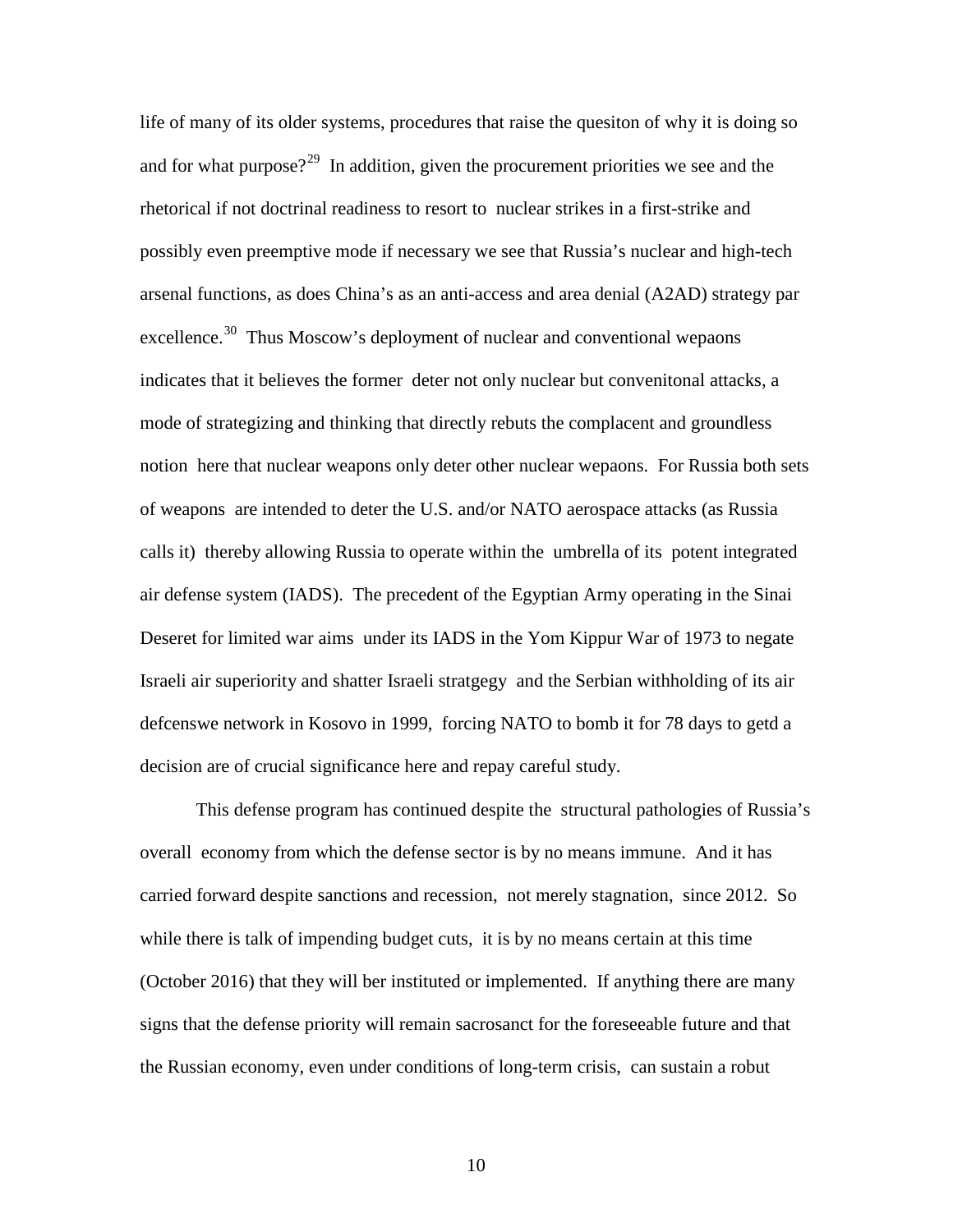defense sector that can give Putin much, if not all, of what he wants.<sup>31</sup> If anything more draconian repression and mobilizaiton of the state may allow Russia, paretiuclalry if sanctions are lifted or energy prices rise, to gain time and space for more economic maneuverabilitry to continue with what is clearly a program of "structural mobilization " – a term coined by the late miltiary analyst Vitaly Shlykov -to describe the Soviert economy.

<span id="page-10-2"></span><span id="page-10-1"></span><span id="page-10-0"></span>At the same time this overall modernization program is occurring as the first signs of what might be considered the next revoltuion in miltiary affairs (RMA) are manifesting themselves in such fields as 3-D manufacturing (additive printing) robotics, hypersonics, UAV's potential biogenetic weapons, artificial intelligence (AI), and the like. These systems are already transforming global economics and their impact on the international economic and military order can only grow.<sup>[32](#page-18-1)</sup>

Not surprisingly, Russian military thinkers have already begun to factor such weapons into their calculations concerning contemporary and future war while the defense sector is already trying to manufacture competitive weapons using these new systems. For example, according to Colonel S.G. Chekinov in future wars electronic warfare will become an independent operation in its own right, not just a support operation. Likewise, we can expect further technological breakthroughs in next age generation weapons that will combine physical, informational, psychological, and even biological weapons in combat over vast areas, including outer space, i.e. multidimensional warfare.<sup>33</sup> Remote operations will occur as much as direct force on force missions, the battlefield will be transformed into a "combat environment" concept, including virtual targets and the enemy's entire range of psychological orientations and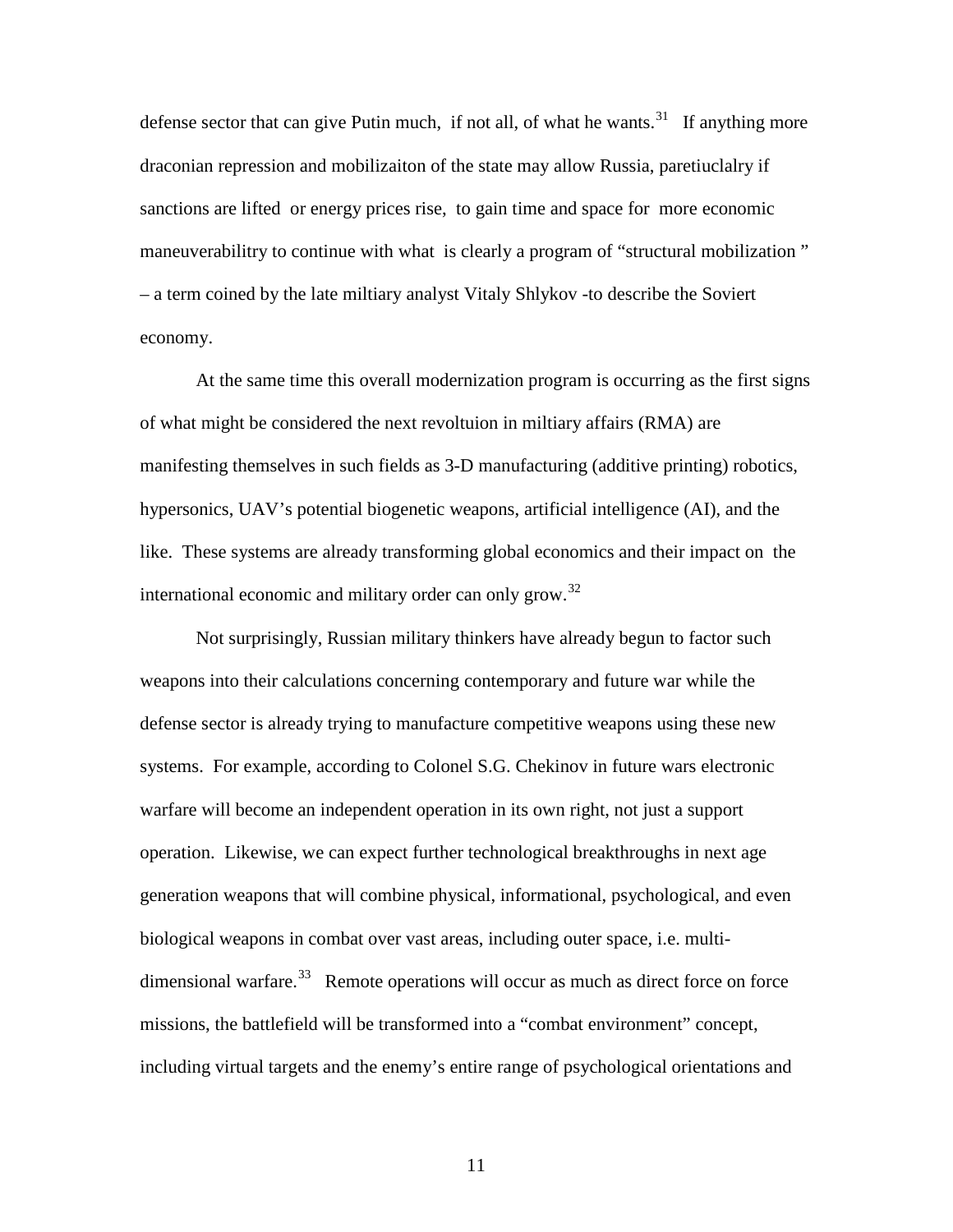capabilities.<sup>[34](#page-19-0)</sup> Chekinov and Lt. General S. A. Bogdanov (RET) have subsequently argued that information weapons already can actually tackle strategic tasks such as disorganizing enemy military and state control, and the aerospace defense system (which Russian writers expect will be the first target in a conventional offensive), deceiving the enemy, creating the desired public opinion, organizing protests against the enemy government, and launching other operations aiming at reducing the enemy's will to resist.<sup>35</sup> Indeed, they ague that today the focus of both interstate and intra-state confrontation is turning towards non-military means, including informational means, not least because of the danger of mutual annihilation in a nuclear conflict.<sup>[36](#page-19-2)</sup> But this also means that new technologies can generate what they call climactic weapons, and that new methodologies can induce dozens of different pathways for psychologically manipulating and controlling an enemy to follow a prescribed course of ultimately self-destructive actions (this sounds like the old Soviet concept of reflexive control). The supposed next generation of weapons that could combine psychological, informational, and even biological attributes and will be based upon "new physical principles" exemplifies this trend. Along with a plethora of Russian officials from Putin down they charge the US with developing and deploying these methodologies in the color revolutions in Georgia, Ukraine, Central Asia and elsewhere.<sup>[37](#page-19-3)</sup>

#### <span id="page-11-5"></span><span id="page-11-4"></span><span id="page-11-3"></span><span id="page-11-2"></span><span id="page-11-1"></span><span id="page-11-0"></span>**Biological and Chemical, Weapons**

Based on Russian combat activities in Chechnya and in Syria there is reason to believe that Russia might not hesitate to use chemical weapons, including thermobaric weapons against less well-armed opponents, for in Syria there are reports of Russian use and we knows that in Chechnya Moscow employed thermobaric weapons.<sup>[38](#page-19-4)</sup> Indeed, Igor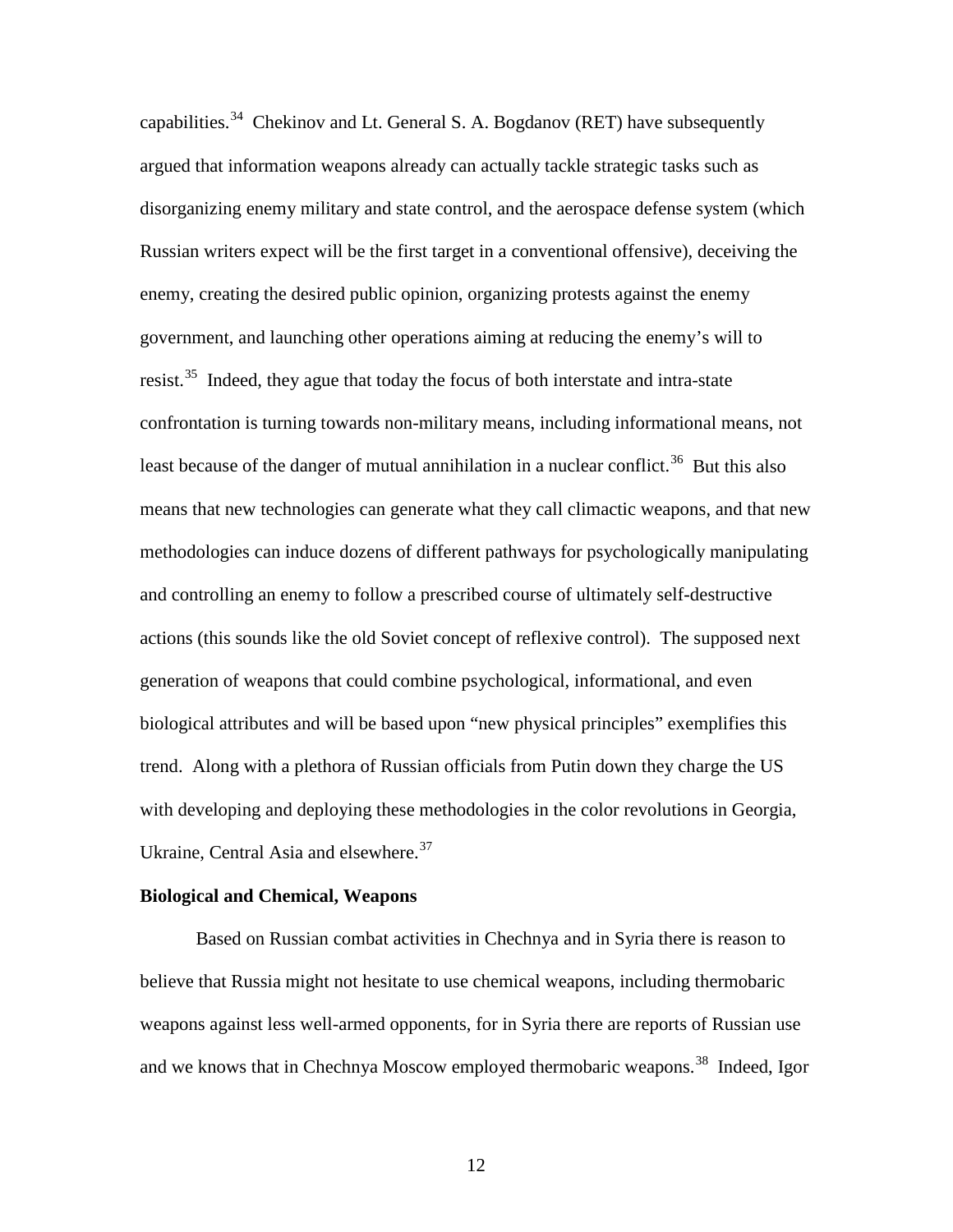Sutyagin of RUSI reports that flamethrower elements are being introduced into the structures of every Russian combined arms formation as well as into chemical, biological, radiological, and nuclear defense brigades.<sup>39</sup> The presence of such brigades in itself testifies to the Russian expectation that nuclear, biological, chemical, and/or radiological weapons may well be used in future wars involving its forces. Such activities should raise questions about Russia's adherence to the 1925 Chemical Weapons Convention of 1925. But the use of chemical or possibly biological weapons, (BW) including new BW and chemical weapons, e.g., chemical warfare robots yet to be deployed or even invented, would not be a stretch. Indeed, the latter project is already underway.<sup>[40](#page-20-1)</sup>

<span id="page-12-2"></span><span id="page-12-1"></span><span id="page-12-0"></span>First, we do not know whether or not research and/or development of new biological techniques, based on genetic manipulation that would create new weaponized strains of bacteria and viruses developed after the 1992 closure of the Soviet BW program is continuing. Such weapons could interfere withy immunological processes or genes that control behavior and r this kind of research was at an advanced stage in 1991.<sup>41</sup> Second, as noted above Putin has called for new generations of weapons based on "new physical principles" that include, beam, and geophysical, genetic, psychophysical and other technology.[42](#page-20-3) Third, once Putin was "re-elected" as president n 2012 the Ministry of Defense pledged itself to begin working on the creation of weapons based on these new physical principles, and certainly genetic weapons, as listed on the ministry's website fall into those categories of weapons. Fourth, tripartite negotiations on BW among the UK, US, and Russia, have long since broken down.<sup>43</sup> Consequently there is great concern that new labs and institutes or for profit corporations might base their work on the Soviet research program and move forward to R&D on so-called "third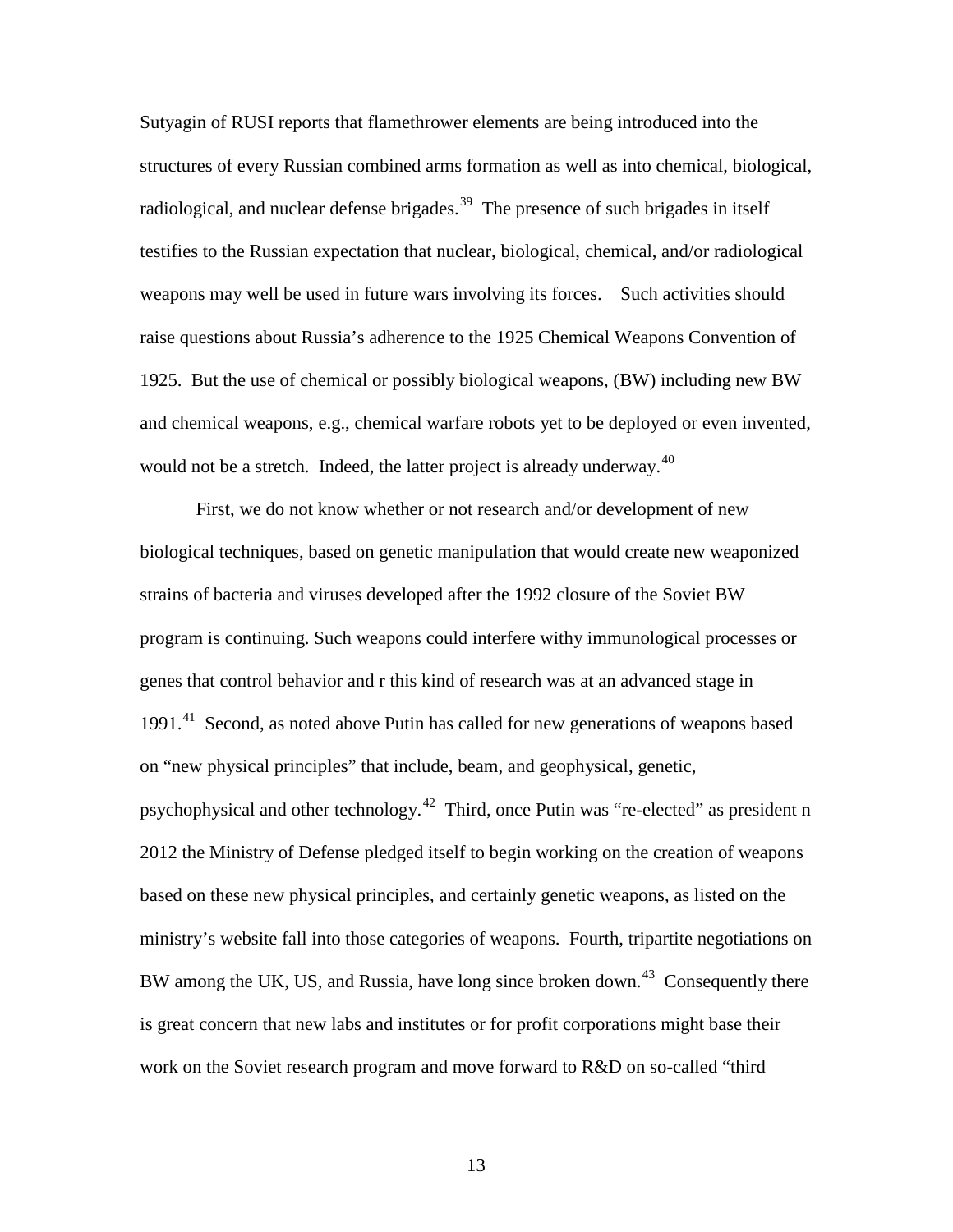<span id="page-13-1"></span><span id="page-13-0"></span>generation" BW programs.<sup>[44](#page-21-0)</sup> Given the range of our ignorance as to developments inside Russia that is deliberately fostered as well by Russian opacity and refusal to be transparent or collaborative on these issues. It is not surprising that some experts "presume" that there is an ongoing BW R&D program currently operating in Russia.<sup>[45](#page-21-1)</sup>

Another example of weapons development based on new physical principles is the Russian campaign to build and deploy hypersonic weapons. Indeed, the list presented above of current Russian nuclear programs includes some hypersonic weapons systems, e.g. a new stealthy heavy bomber that will carry cruise missiles and reportedly hypersonic missiles. But in addition the Project 4202 vehicle that is to be delivered by the SS-19 Stiletto missile is also intended to be hypersonic.<sup>[46](#page-21-2)</sup> Hypersonic vehicles or alternatively boost-glide vehicles travel at speeds between Mach 5 and Mach 10 (3840/MPH to 7680MPH) use sophisticated technologies for maneuvering and boost that allow them to deliver warheads rapidly, evade defenses and target precisely. This allows for high rates of survivability against missile defense systems. These qualities are what excite Russian designers and planners because Moscow fully believes that the U.S. ballistic missile defense system now being built in Europe and Asia aims, despite all abundant evidence to the contrary, to neutralize Russia's nuclear strike capability against Europe and the U.S. Therefore the obsession –not too strong a word here—of Russian leaders is to build supposedly invulnerable nuclear weapons like hypersonic that cannot be attacked by missile defenses.<sup>[47](#page-21-3)</sup>

Development of such weapons goes a long way towards confirming that Moscow wants to hold the U.S. itself at risk of nuclear strikes and sees military utility in nuclear weapons as warfighting instruments. The 2015 tests of the Project 4202 weapon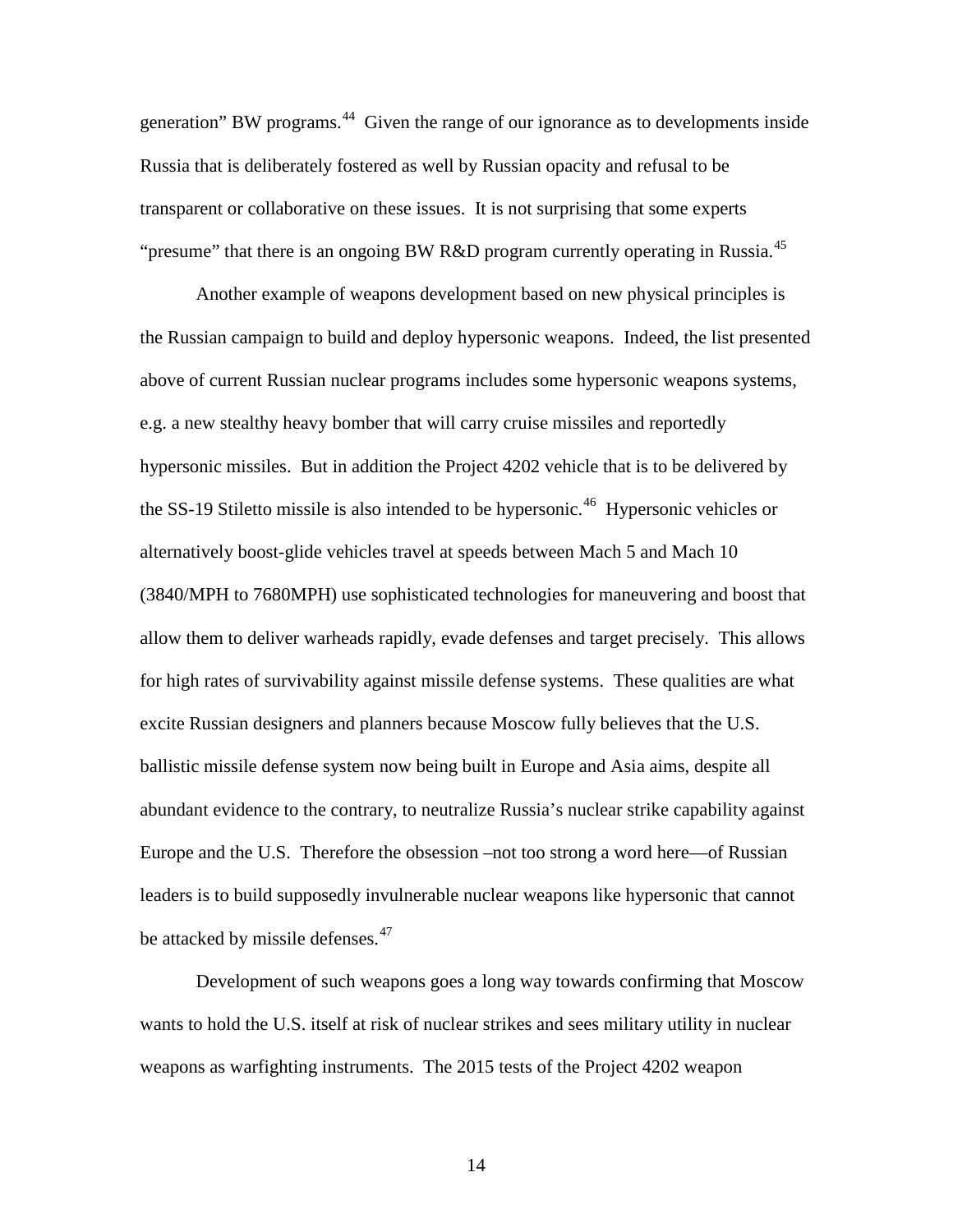<span id="page-14-1"></span><span id="page-14-0"></span>comprised tests of what Russia calls the Yu-71 hypersonic Attack aircraft that supposedly could reach speeds of 7000 MPH. It also can be used not just as a warhead for the SS-X-30 (Sarmat) but also can be adapted for the Russia's advanced long-range strategic bomber.<sup>[48](#page-22-0)</sup> But in 2016 Moscow apparently tested the Yu-74 hypersonic attack aircraft, evidently carried by the SS-19 Stiletto ballistic missile system. Evidently these gliders are to be loaded onto the new Sarmat or SS-X-30 state of the art ICBM that can carry up to 24 nuclear loaded Yu-74 gliders and can hit any target with a 6200-mile radius in an hour.<sup>49</sup> Each Yu-74 glider can be equipped with a nuclear warhead and/or electronic warfare (EW) application or false target simulators to ensure penetration of any missile defense system and thus raise significantly the efficiency of Russia's Strategic Missile Forces.<sup>50</sup> The search for missile penetration systems to break through any missile defense by means of the use of new kinds of weapons with hypermodern technologies for maneuverability also helps explain the modernization of old systems like the SS-19 Stiletto that can serve as launchers for these warheads.

But beyond deploying weapons with missile penetration capabilities, Russia is also clearly not just MIRVing its weapons it is also building medium or heavy-class weapons because the New START treaty does not impose any penalties or prohibitions for doing so unlike START-1.  $^{51}$  Moreover, these plans for countering the U.S. BMD program go back at least to 2004 when it was just being announced. At the same time these systems are clearly part of the asymmetric procurement strategy devised already at that time by Putin. As the late Alexander Savelyev wrote in 2008,

Russia declared that it would undertake effective "asymmetric" counter-measures in order to reduce this threat (of missile defenses-author) and to make the strategic situation more stab le. One of these measures is to target the elements of the ABM system in Europe with Russian strategic missiles. Alongside with this,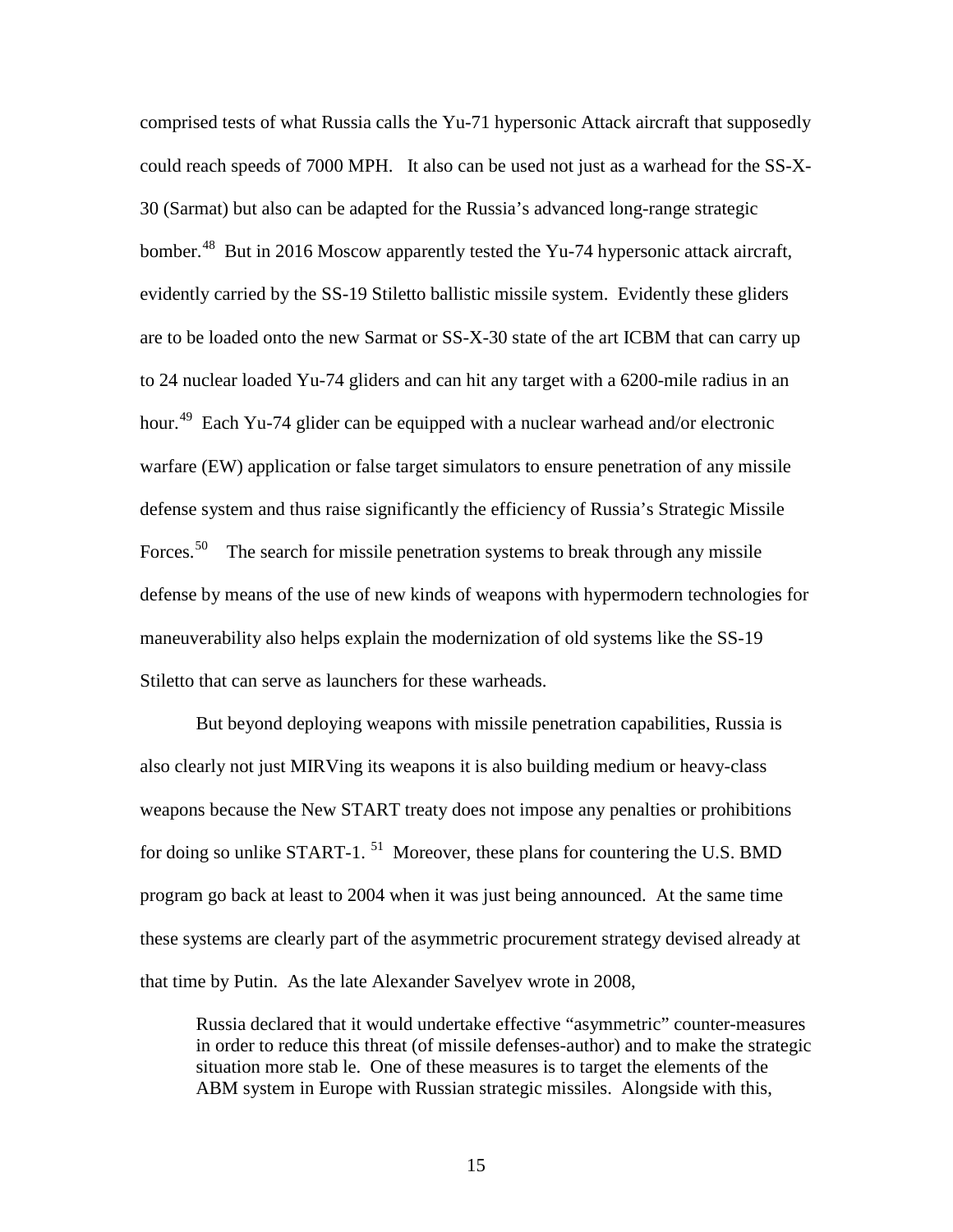some experts and even military officials, including the chief of the General Staff of the Russian Armed Forces, General Yuri Baluevsky, made rather straightforward statements about the possibility that Russia would withdraw from the INF treaty as a reaction and counter-measure to the deployment of an American ABM system in Europe.<sup>[52](#page-23-0)</sup>

Meanwhile allegedly the project to create hypersonic air-launched cruise missiles

(ALCM) that are quite similar to the Yu-74 is also entering its final phase.<sup>[53](#page-23-1)</sup>

<span id="page-15-2"></span><span id="page-15-1"></span><span id="page-15-0"></span>Lastly,

Ostkraft analysts emphasize that the Yu-74 gliders would not only evade NATO's missile defense systems but will be also capable of penetrating through the US THAAD shield. The analysts argue that while the Terminal High altitude Area Defense (THAAD) system is effective in intercepting outdated R-17 Elbrus tactical ballistic missiles, it is potentially vulnerable to the threat posed by advanced missile systems. [54](#page-23-2)

Of course, if that is really the truth and Moscow can breach THAAD then it

<span id="page-15-5"></span><span id="page-15-4"></span><span id="page-15-3"></span>remains a mystery why Moscow, if not Beijing are so upset that South Korea, which

clearly faces a serious missile and nuclear threat from North Korea, opted to join the U.S.

THAAD network.<sup>[55](#page-23-3)</sup> Similarly, and in keeping with the idea that nuclear and futuristic

weapons are regarded as much for their power to intimidate as for their actual

capabilities, it is not unusual to encounter statements of this kind in the Russian media

even as Moscow endlessly fulminates that it is under threat from the U.S. and its allies.

Indeed, the following statement tangibly manifests the combination of overcompensation

and groundless boasting to intimidate on the one hand with ingrained paranoia of the

Russian leadership on the other.

The Russian military are about to test the first prototypes of the S-500 Prometey air and missile defense system also known as 55R6M Triumfator M – capable of destroying ICBMs, hypersonic cruise missiles, and planes at over Mach 5 speeds; and capable of detecting and simultaneously attacking up to ten ballistic missile warheads at a range of 1300KM. This means the S-500 can smash ballistic missiles before their warheads re-enter the atmosphere. Sol in the case of Randstyle NATO pussyfooting, the S-500 would totally eliminate all NATO air power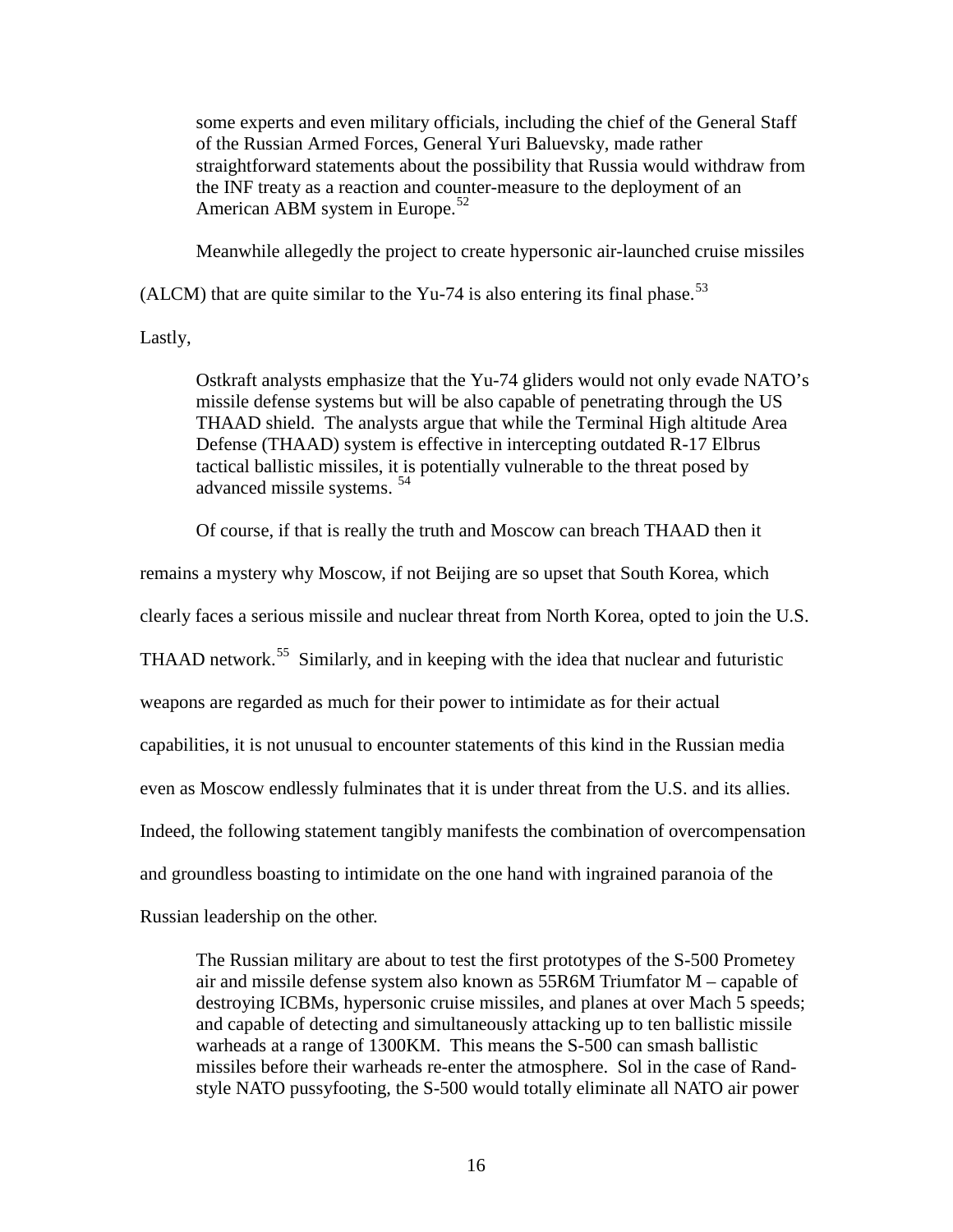over the Baltic States- while the advanced Kornet missile would destroy all NATO armored vehicles. And that's not even considering conventional weapon hell. If push came to nuclear shove, the S-400 and especially the S-500 antimissile missiles would block all incoming US ICBM's, cruise missiles, and stealth aircraft. Offensive drones would be blocked by drone defenses. The S-500 practically consigns into the dustbin stealth warplanes such as the F-22, F-35, and the B-2. The bottom line is that Russia – in terms of hypersonic missile development – is about four generations ahead of he US, if we measure it by the development of the S-300, S-400, and S-500 systems. As a working hypothesis, we could describe the next system- already in the drawing boards –as the S-600. It would take the US military at least tern years to develop and roll out a new weapons system, which in military terms represents a generation. Every Pentagon planner worth his pension plan should know that. Russian – and Chinesemissiles are already able to knock out the satellite guidance systems for US nuclear tipped ICBMs and cruise missiles. They could also knock out the early alert warnings that the satellite constellations would give. A Russian hypersonic ICBM flight time, launched, for instance, from a Russian nuclear sub all the way to the US East Coast, counts for less than 20 minutes. So an early warning system is absolutely critical. Don't count on the worthless THAAD and Patriot to do their job. Once again Russian hypersonic technology ahs already rendered the entire missile defense system in both the US and Europe totally obsolete. **So why is Moscow so worried by the Pentagon placing the Aegis system so close to Russia's borders? A credible answer is that Moscow is always concerned that the US industrial-military complex might develop some really effective antimissile missiles even though they are now about four generations behind.[56](#page-24-0)**

<span id="page-16-2"></span><span id="page-16-1"></span><span id="page-16-0"></span>This long citation graphically combines the mendacity common to Russian propaganda with the paranoia that pervades the government and IW activity but also epitomizes the use of false information about Russian military that is disseminated precisely to intimidate or impress foreign audiences.

The actual state of affairs is quite different. Moscow's investment in hypersonics occurs not just because the U.S. and China are doing so as well but also because the capabilities that the U.S. and presumably China are now developing frighten Russia no end. Specifically, Moscow knows it has no real defense against the U.S. Conventional Prompt Global Strike (CPGS) program that is a purely conventional long-range global strike capability using hypersonics. It also fears that the BMD network now being built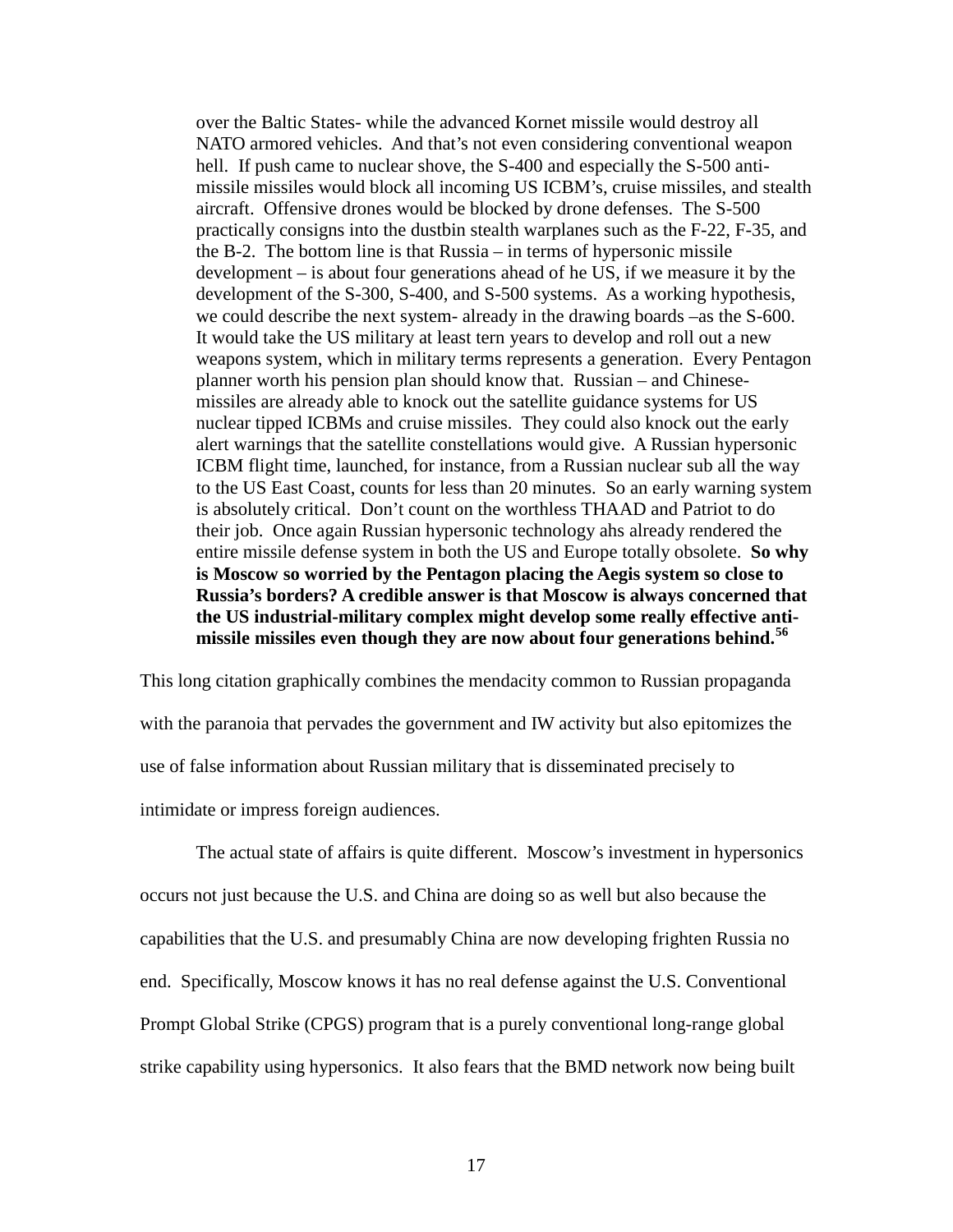in Europe and Asia, including THAAD, can neutralize its first-strike nuclear capability despite the laws of physics and abundant U.S. briefings to the contrary. If both these programs are used together Moscow believes Washington could decapitate its C3I by conventional means while the BMD system neutralizes any hope of a retaliatory nuclear strike.<sup>[57](#page-25-0)</sup>

Statements by senior officials abundantly make Russia's fears and apprehensions clear. Special envoy Grigory Beredennikov, in February 2015, not only denounced the U.S. missile defense program for upending deterrence because it would supposedly give Washington the illusion it could strike Russian nuclear systems or their C3I with conventional weapons and use the BMD network to neutralize a second strike, and thereby overcome the deterrence relationship between Moscow and Washington, he also went further, reiterating that for Moscow strategic stability depends on a host of nonnuclear factors as well. Specifically he stated,

We are prepared for a dialogue about further nuclear disarmament steps. At the same time, we are convinced that they are impossible without solving such problems as the unlimited growth of global U.S. missile defenses, the project of using strategic weapons with conventional warheads within the concept of "global strike" --- the refusal of the United States to pledge not to deploy weapons in space, [and] the growth of qualitative and quantitative conventional imbalances.[58](#page-25-1)

<span id="page-17-1"></span><span id="page-17-0"></span>This is why Moscow constantly inveighs against BMD in Europe, the CPGS, and U.S. hypersonic programs, all of which, individually, or taken together, would explode strategic stability as Moscow defines it.<sup>59</sup> As Amy Woolf of the Congressional Research Service observes,

Russian officials have expressed a number of concerns about U.S. conventional prompt global strike capabilities and their implications for strategic stability. They have argued that these weapons, even if armed with conventional warheads, could threaten critical targets in Russia and even threaten Russia's strategic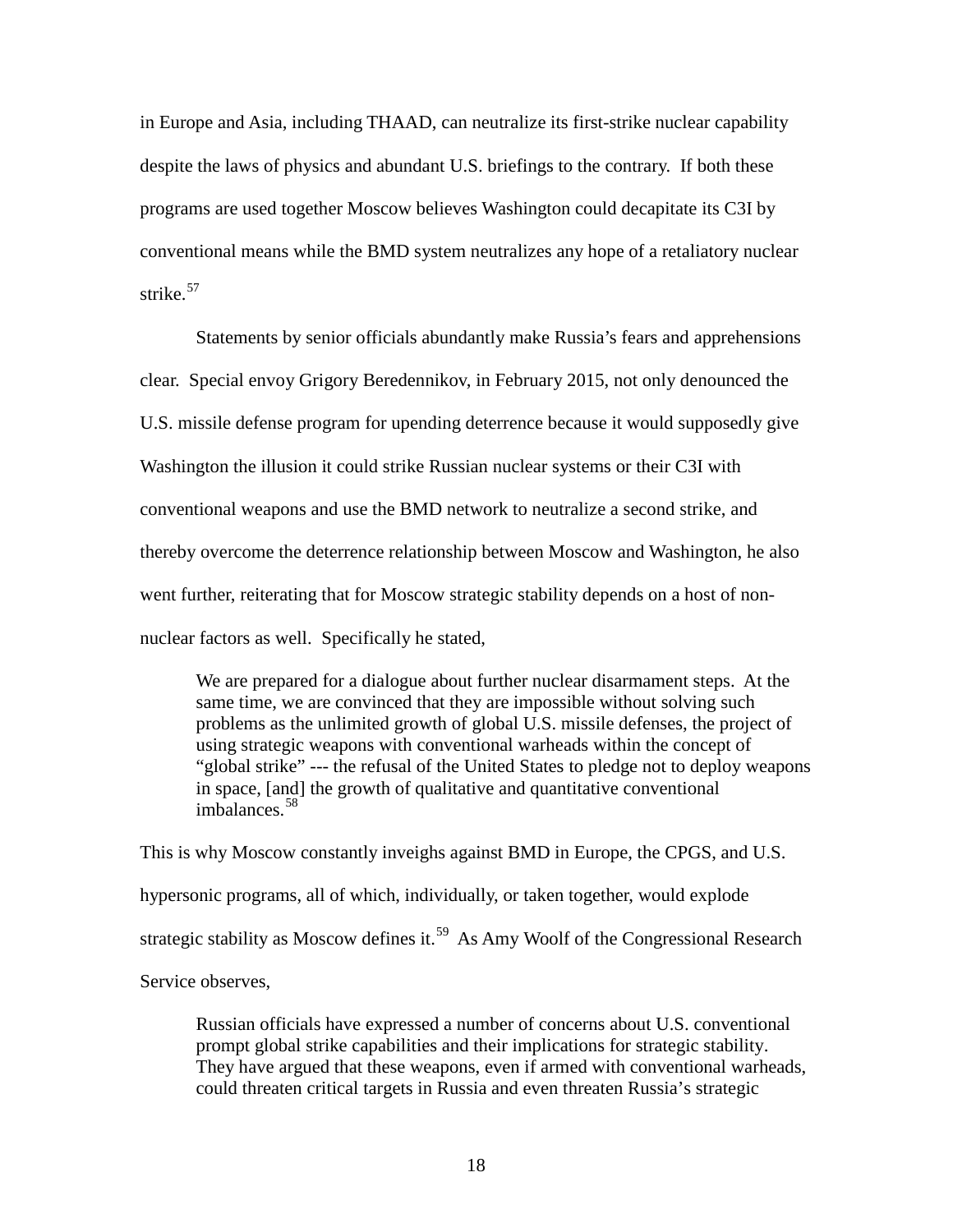nuclear forces if the United States deployed large numbers of missiles armed with highly accurate reentry vehicles. This might provide the United States with the capability to undermine Russia's nuclear deterrent, without resorting to the first use of nuclear weapons, and might actually increase the likelihood of a U.S. attack against Russia. Moreover, even if Russia were not the target of an attack with these missiles, it might not know whether the missile carried a nuclear warhead or a conventional warhead, or whether it was headed towards a target in Russia. Finally, some Russians have argued that the United States might replace the conventional warheads with nuclear warheads to exceed the limits in a treaty. $60$ 

These Russian concerns are a major reason why beyond development of both nuclear and conventional hypersonic weapons like the projected sixth generation hypersonic fighter that will be both a hypersonic system and carry hypersonic missiles; Russia is also developing "next-generation" air defenses against the expected U.S. and/or NATO/Chinese hypersonics.<sup>[61](#page-26-1)</sup> But even though Moscow is developing such defenses it is clear that its main thrust is to develop offensive strike capabilities that can threaten not just Europe but the continental U.S. and manifest a desire to use nuclear weapons as warfighting weapons, not just as deterrents against conventional or nuclear attack. And this procurement policy, even if it is outrunning doctrinal efforts to regulate procurements in service of a coherent strategy has its own logic, as we have shown above, namely controlling escalation processes and dynamics through all phases of any crisis.

# **The EMP Threat**

<span id="page-18-2"></span><span id="page-18-1"></span><span id="page-18-0"></span>Scientists and experts on Russian military affairs have long manifested concern about Russian intentions and capabilities with regard to a potential EMP weapon (Electro-magnetic Pulse). Such a weapon would appear in the form of a nuclear bomb detonated high in the atmosphere. If detonated this weapon would destroy virtually all electronic installations within hundreds of miles of the blast as was already discovered in Soviet tests in the  $1960s$ .<sup>[62](#page-26-2)</sup> The cascading breakdown of electronic-dependent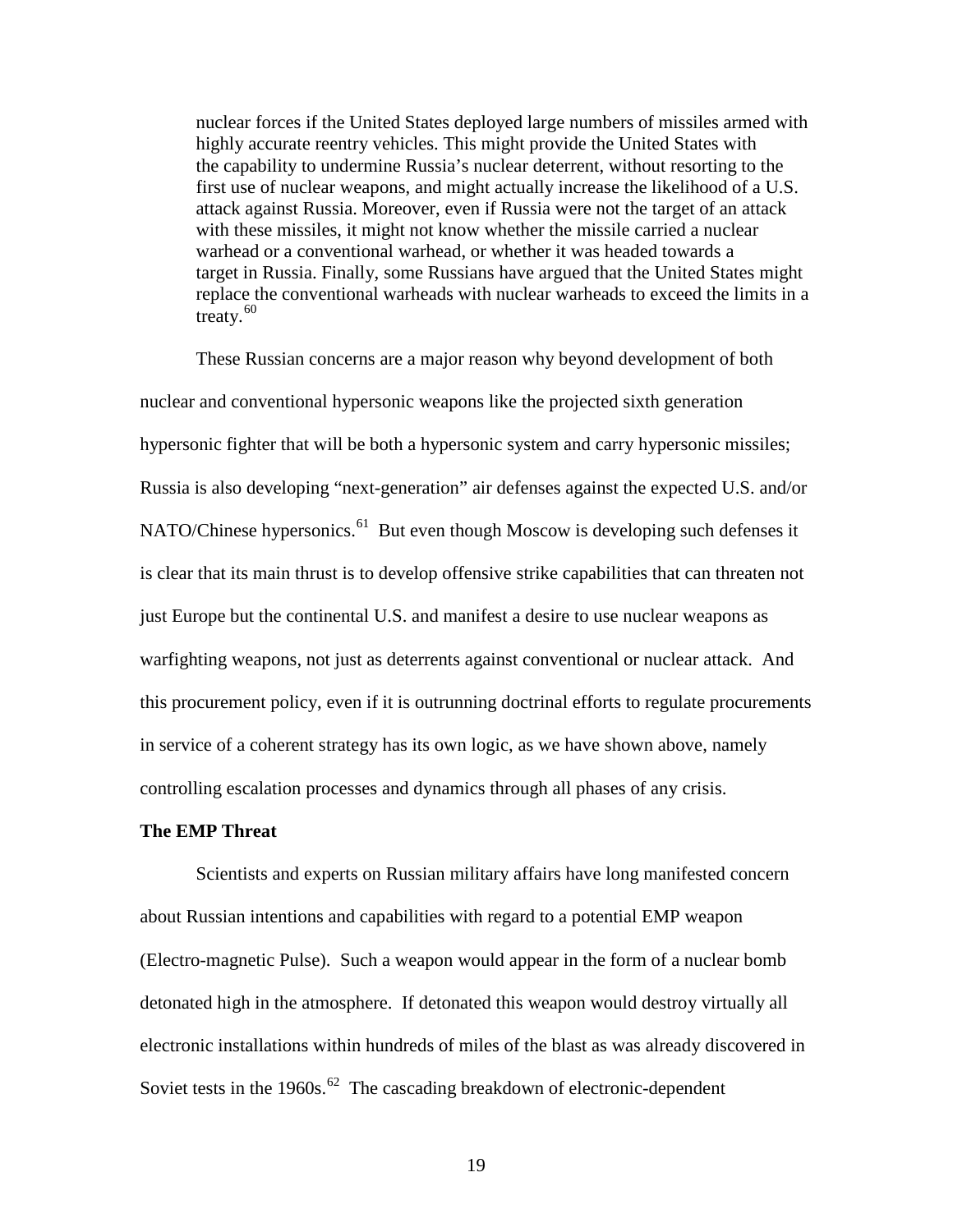<span id="page-19-1"></span>infrastructures would not only damage large amounts of our infrastructures and cause substantial casualties, it would also attack U.S. satellites in low earth orbit (LEO) and in higher ranges of the atmosphere.

<span id="page-19-4"></span><span id="page-19-3"></span><span id="page-19-2"></span>Moscow began experimenting with EMP in the 1960s. Since then, the Commission to assess the threat from EMP weapons met with Russian generals Belous and Slipchenko, who said that Russia had already 'designed an enhanced EMP nuclear weapon, that Russian, Chinese, and Pakistani scientists working in North Korea could enable the DPRK to develop such a weapon that would threaten the entire world.<sup>[63](#page-27-0)</sup> Thus an EMP attack could put the entire electric grid of this country at risk. And it could threaten the entire network of satellites and ground stations connected to them. The human and military dimensions of this threat are therefore exceptionally high even if it is by no means clear yet that Russia actually has a usable EMP weapon and/or the strategic intention to use it under certain circumstances. As William Graham, Chairman of the EMP commission, testified to Congress,

Although EMP was first considered during the "Cold War" as a means of paralyzing U.S. retaliatory forces, the risk of an EMP attack may be greater today than during the Cold War, as several adversaries seek nuclear weapons, ballistic missiles, and asymmetric ways to overcome U.S. conventional superiority using one or a small number of nuclear weapons. The electromagnetic fields produced by weapons deployed with the intent to produce EMP have a high likelihood of damaging electrical power systems, electronics, and information systems upon which American society depends. Their effects on critical infrastructures could be sufficient to qualify as catastrophic to the nation.<sup>[64](#page-27-1)</sup>

<span id="page-19-0"></span>Graham also observed that beyond holding our society at risk of a catastrophe, these weapons could be used by an adversary at a time and place of his choosing. He further noted that Russian scientists reported that during their exo-atmospheric tests of these weapons in the 1990s over a site o in Central Asia, they tested 300 KT weapons at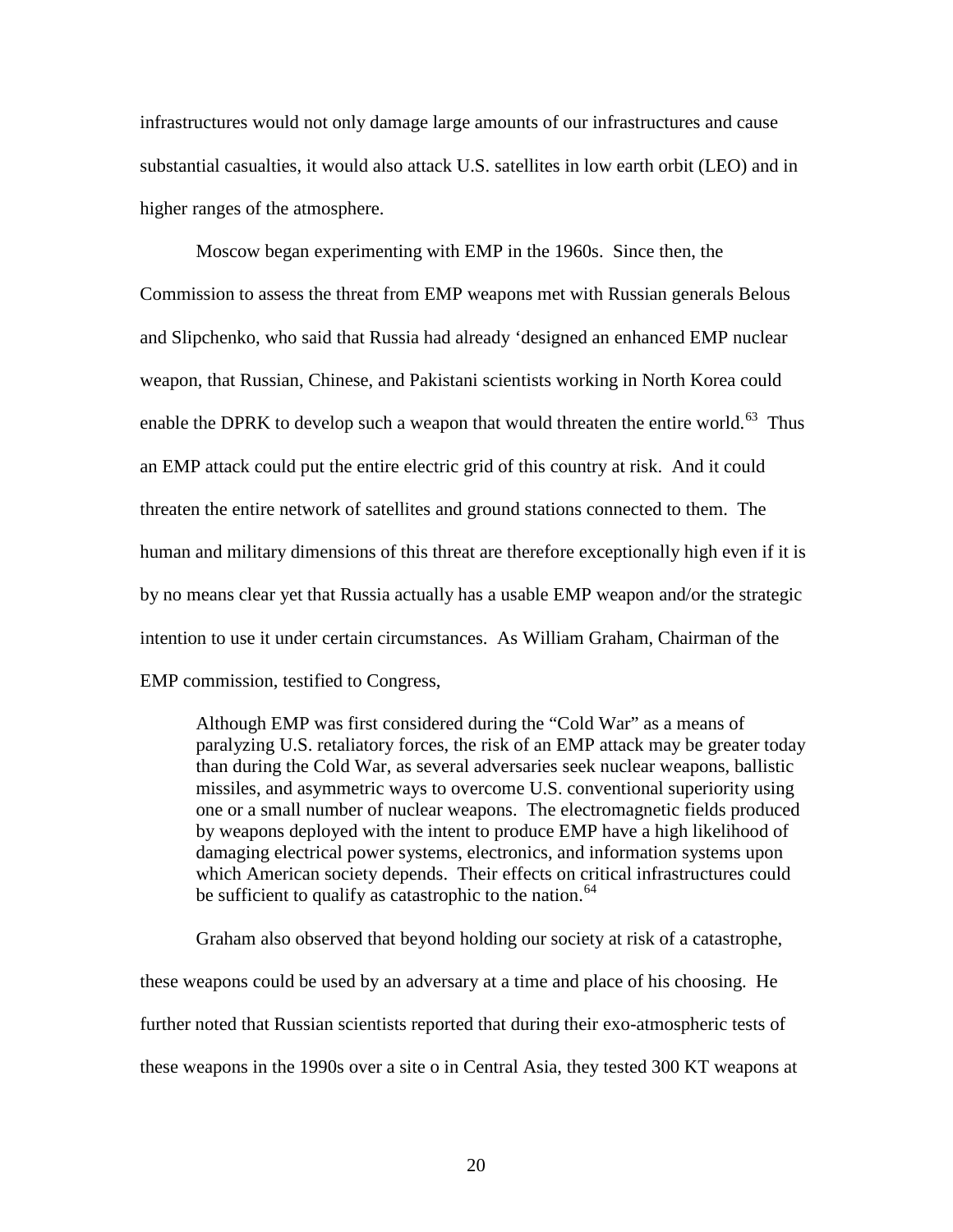ranges from 60-300 Km above the site and this lead to widespread damage to the entire electric complex over a distance of  $600Km<sup>65</sup>$  $600Km<sup>65</sup>$  $600Km<sup>65</sup>$ 

<span id="page-20-4"></span><span id="page-20-3"></span><span id="page-20-2"></span><span id="page-20-1"></span><span id="page-20-0"></span>Congressman Roscoe Bartlett (R-MD) was told in 1999 by the chairman of the Duma's International Affairs Committee, Vladimir Lukin that "if we really wanted to hurt you with no fear of retaliation, we would launch an SLBM and detonate a single nuclear warhead at high altitude over the United States and shut down your power grid and communications for six months or so." Echoing this comment Duma member Alexander Shabonov said "and if one weapon wouldn't do it, we have some spares."<sup>[66](#page-28-1)</sup> Therefore we have excellent reason to believe that not only are these weapons among the overall Russian nuclear inventory but that since then Russia has continued to work on creating an EMP weapon that could be used with impunity and could direct energy at the target from laser, x-ray, microwave radiation, neutron radiation, electromagnetic shockwaves etc.<sup>67</sup> Since 1999 reports have appeared in the Russian press affirming the capability of nuclear weapons to produce very high levels of EMP over a high large area and of Russian discussions of the utility of such weapons against the United States.<sup>[68](#page-28-3)</sup> There are also grounds for concern that relevant technologies for EMP weapons have leaked from Russia to producers like North Korea, or Pakistan, or Iran.<sup>[69](#page-28-4)</sup>

Similarly James Howe reports that,

Russian nuclear laboratories have been researching the development of qualitatively new types of nuclear weapons, and Russian industry is developing new missile delivery systems. Examples of these are the Drone intercontinental range torpedo recently reported in the press, with a multi-megaton warhead for destroying naval bases and ports; Precision, low-yield, "clean" nuclear weapons that were earlier described; Russia has stated that they could use EMP weapons without precipitating nuclear war-- "discrete" EMP weapons may only cover an area of 10's of kilometers. Russia also has neutron weapons, which are significantly more effective than US neutron weapons. It is apparent that Russia is developing a spectrum of nuclear weapons with tailored effects and the means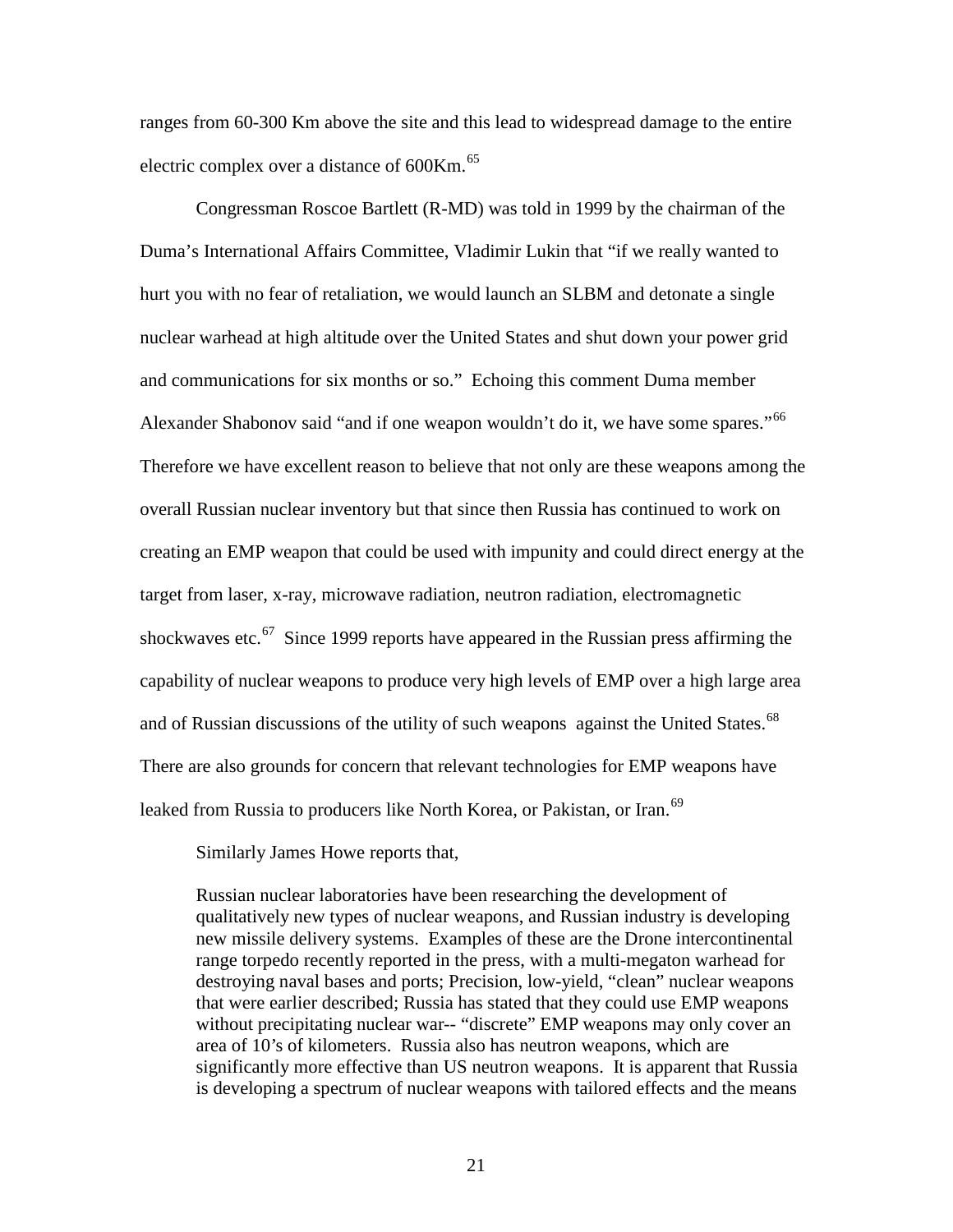to deliver them which can maintain escalation dominance all along the conflict spectrum – from "de-escalating" conflicts to conducting theater/strategic warfare for vital national objectives to major nuclear warfare up to the most destructive levels where the survival of the state is at risk.<sup>[70](#page-29-0)</sup>

In the same vein,

Explosively driven non-nuclear EMP in a ~2,000 lb. class bomb can kill all electrons and destroy circuits up to 400-500 m. Repetitively pulsed EMP warheads in a cruise missile can attack many targets, or repetitively attack one or a few targets. There is global research into highly energetic warheads that have the power of 10-1000 X TNT. At 30-40 X TNT a 1000 lb. WH would have the power of destroying most targets of interest, including hard and deeply buried targets if a penetrator is used. A 1000 lb. bomb with explosive power 120 X TNT would have a 750ft lethal radius, and a 250 lb. bomb with a WH 1000 X TNT would cover 4 square kilometers with lethal effects. $71$ 

It therefore seems clear that Moscow is attempting to fabricate usable EMP

<span id="page-21-3"></span><span id="page-21-2"></span><span id="page-21-1"></span><span id="page-21-0"></span>weapons as part of its nuclear weapons program and is not shy about advertising the threat even if it is not yet usable – this being a classic Soviet psychological warfare ploy to intimidate Western audiences and inhibit them from challenging Russian operations. But even if they are not yet usable or circumstances do not warrant using them, it is incontrovertible that Moscow has long explored the inherent potential of EMP weapons and may well have several versions of them in its inventory.

## **UAVs (Drones)**

Unmanned vehicles have become a global weapon of choice, not just an American or Russian one. We have seen substantial deployments of UAVs in the Middle East, in Arab-Israeli wars as well as US combat operations, and now in Syria and Ukraine. Moreover, drones are not only being used in the air but are also being developed for underwater operations so we now see unmanned underwater vehicles (UUVs). Indeed, some 80 countries already have drones or UAVs and this number, along with the number of countries possessing UUVs will also grow.<sup>72</sup> Even ISIS has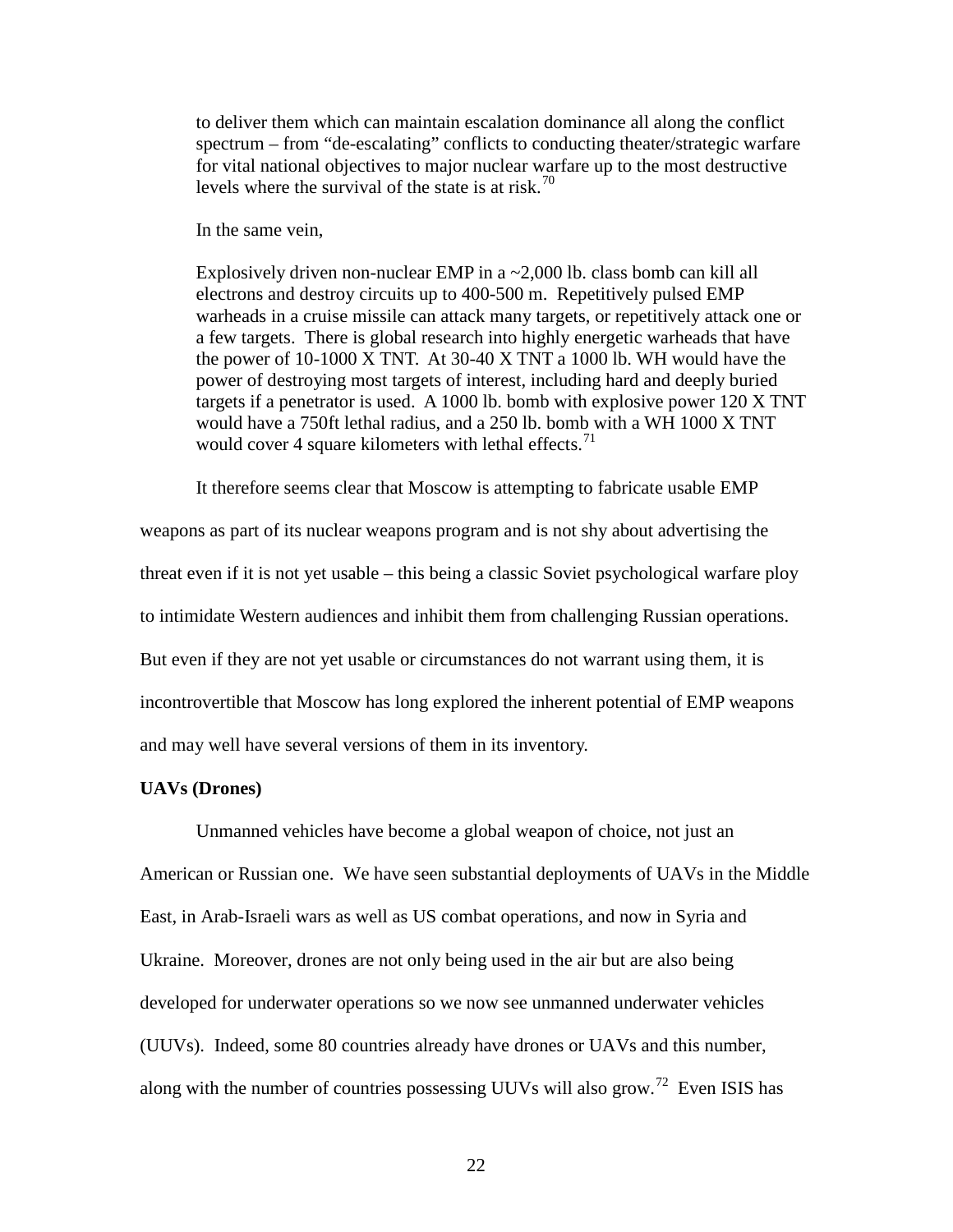drones and is working on making and improving them.<sup>[73](#page-30-0)</sup> In addition drones have apparently been used by Azerbaijan who evidently is making UAVs, in its latest operations in Nagorno-Karabakh.<sup>74</sup> Thus these vehicles are already ubiquitous and battle-tested, i.e. in terms of their utility for combat operations.

So besides the relatively low cost and the diffusion of technology and knowhow these weapons possess both combat and commercial capabilities that make them attractive to Russia and other governments. For example, Rubin Central Design Bureau for Marine Engineering is now working on a design for UUV submersibles to support Arctic drilling and mining operations. And at the same time Russia is also building a UUV nuclear-armed submarine that could target U.S. harbors and coastal cities.<sup>[75](#page-30-2)</sup> This particular nuclear weapon could be the STATUS-6 that Putin displayed on television in November 2015 that could "create an extensive zone of radioactive contamination" along the enemy's coastline rendering it uninhabitable for a long time.<sup>[76](#page-30-3)</sup>

<span id="page-22-3"></span><span id="page-22-2"></span><span id="page-22-1"></span><span id="page-22-0"></span>These reports suggest that Russia still (as the STATUS-6 is apparently an old Soviet dream) entertains the idea of counter-value targeting, i.e. targeting Eruopean, American, and Asian cities and population centers rather than counterforce targeting of weapons centers and bases. Second, it shows that not only can drones, at least in theory be nuclearized, but also the display of this projected weapon on television epitomizes the use of nuclear weapons to intimidate and as a weapon of  $IW.^{77}$  $IW.^{77}$  $IW.^{77}$ 

The possibilities of combining nuclear and UAV or UUV technologies together are likely to increase as drone technology diffuses and as smaller yield nuclear weapons become possible. Moreover, the advent of drones is part of a much larger process of technological change or transformation as robotics, additive or 3D printing comes into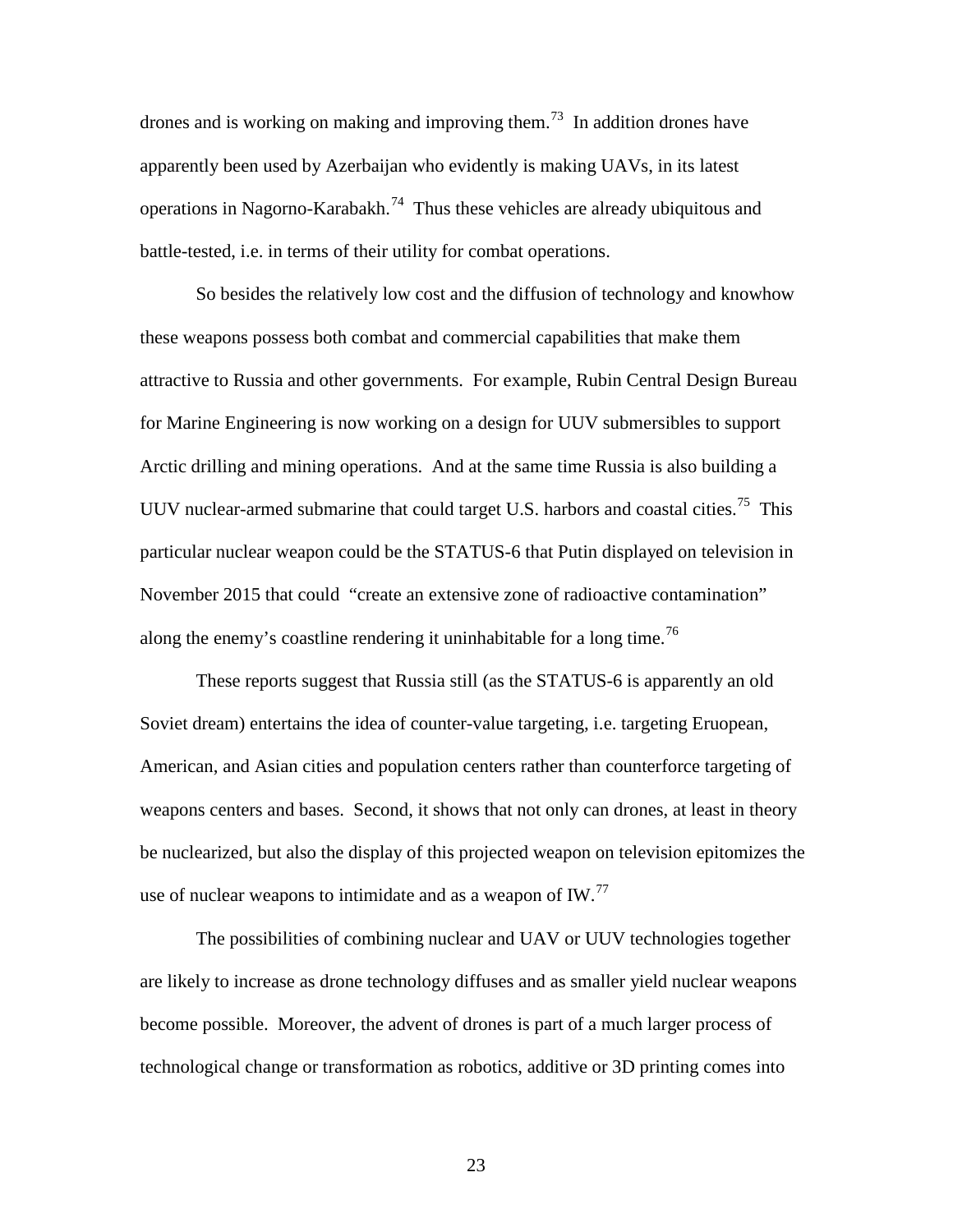being.<sup>[78](#page-31-0)</sup> Thus weaponization and new combinations of weapons based on these new physical principles are absolutely likely and, as the STATUS-6 program shows will be nuclearized if necessary. Indeed, this militarization process is also coming about because UAVs and UUvs are the perfect embodiment of the concepts articulated by former Chief of the General Staff, Marshal Nikolai Ogarkov (197-1994), 1977-84. Clearly these systems embody the concept of a reconnaissance-fire system at the tactical level and of a reconnaissance-strike network at the operational or strategic level while saving manpower and heightening precision. Moreover, even if Russia is some distance behind the U.S. in the capability of its UAV's and UUVs, their use in both conventional and potentially nuclear scenarios embody not just the aggressiveness of Russian operations, but their offensive and intimidating quality. One recent commentary on drones duly notes that,

James Holmes summarized the situation of what to do with intruding unmanned systems well when he described such operations: "In effect they dare you to escalate." As such, the use of unmanned systems could favor those seeking the offensive, intrusive use of such systems for political purposes. Particularly actors with significant military powers and the upper hand could play this game of dareto-escalate. They could engage in a game of maritime bluff, where they seek to outmaneuver opposing actors with lesser military capabilities, challenging them to contest their actions and power.<sup>[79](#page-31-1)</sup>

<span id="page-23-0"></span>The resemblance of affinity between this kind of behavior and the Russian nuclear strategy described above should be obvious.

<span id="page-23-3"></span><span id="page-23-2"></span><span id="page-23-1"></span>Thus Russia is using and improving its existing drones, building robots, moving into the 3-D printing age, and even apparently experimenting with lighter than air aerial vehicles, some of which were allegedly spotted in Syria, and in nuclearizing them where possible.<sup>[80](#page-31-2)</sup> What this means, especially in the context of Russia's advanced cyberwarfare capabilities, is that Russia, like other states, is working assiduously not just to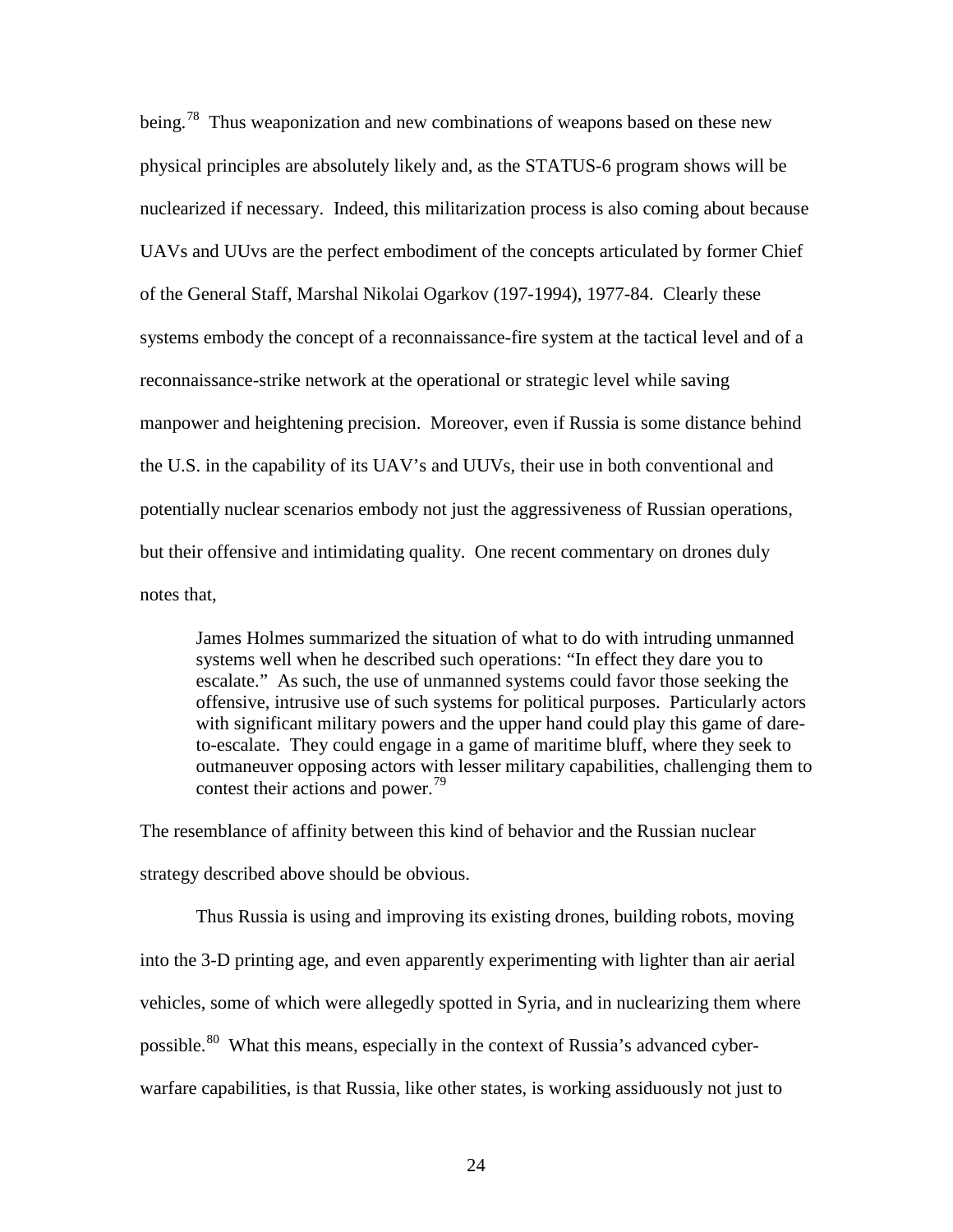keep pace with technological changes in warfare, but also endeavors to narrow Washington's technological lead or counter it through innovative tactical concepts. It duly aims to negate the U.S. aerospace precision attack, including the use of UAVs, and the information networks embedded in them that make them so potent a weapon. Consequently UAVs if not UUVs are conceivably becoming targets of Russian air, air defense, UAVs, and cyber-strikes. $81$  For example, Russia is now developing so called "Kamikaze" drones that will be strike platforms, not just reconnaissance systems that carry visual and radar observation instruments. These drones will carry those but also guided missiles as well. They will resemble the airplanes used by Japan for its World War II Kamikaze missions and be packed with explosives or missiles and, given their cheapness can inflict damage well out of proportion to their cost and their loss would obviously be of relatively little consequence. $82$  And Russian scientists apparently recently succeeded in creating and testing under laboratory conditions "a neural interface which allowed an unmanned aerial vehicle to be operated using brain impulses."<sup>[83](#page-32-2)</sup>

#### **UAV Missions**

<span id="page-24-0"></span>The nuclear and strike missions and capabilities of UAV's and UUV's do not exist at present but Rusia is clearly working on them. Meanwhile we can see that they are already being deployed for discernible combat missions as shown in their deployments, exercises, and actual operations. Russia already uses UAV's for navigation, mapping, and ecological investigation of the Arctic as well as Search and Rescue missions there. <sup>[84](#page-32-3)</sup> In February 2016, Russia conducted "anti-terrorist" drills on the Kuril Islands, in which unspecified UAVs located "scattered" simulated enemies. Mechanized infantry and air assault units then destroyed, with artillery support. This is another strong indicator that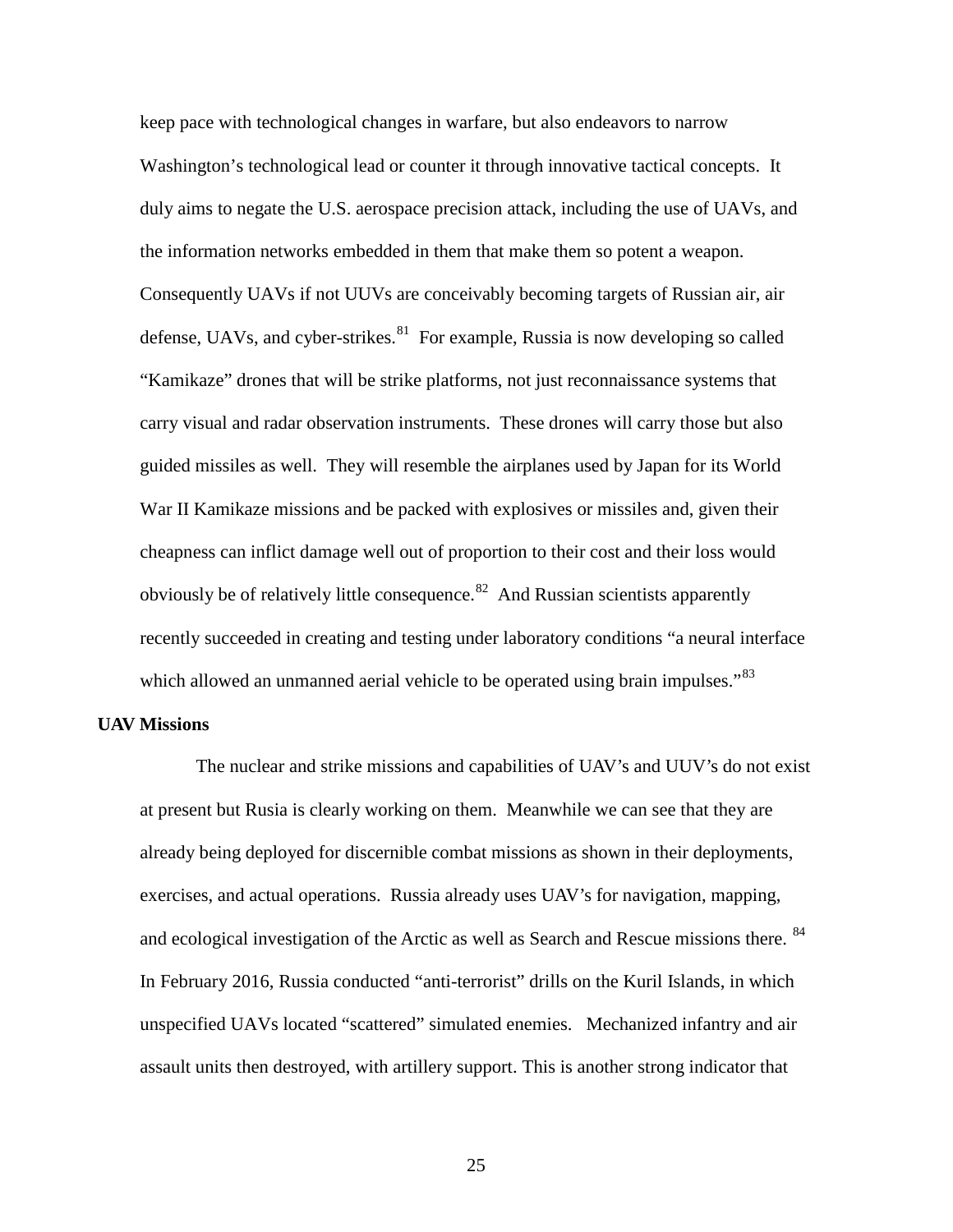<span id="page-25-2"></span>UAVs are not artillery spotters *alone*, but rather are integrated into combined arms tactics. On top of the "anti-terrorist" label, other mentions of "combined arms" in the Mid-East suggest that the Special Forces are utilizing drones in this in Syria. Indeed, the evidence suggests that drones have been used in Syria to strengthen the strike capability of Russian aircraft. Or in other words, they are the reconnaissance element in the reconnaissance fire or strike complexes we have alluded to above.<sup>[85](#page-33-0)</sup>

<span id="page-25-1"></span><span id="page-25-0"></span>Meanwhile, in Ukraine, Russian UAV deployments in Ukraine provide tactical advantages to ground forces on a level that Ukraine's government cannot match. In March 2015, Defense One reported that "Groups like DPR use highly sophisticated Russian-made unmanned aerial vehicles, or UAVs, to collect data to target missiles and artillery fire, which has proven to be an enormous advantage on the battlefield." And the Russian forces along with the separatists they back possess "the latest and most sophisticated signal jamming and GPS-spoofing technology from suppliers like the Moscow-based Radio-Electronic Technologies Corporation, or KRET, and expensive, truck-based anti-aircraft [jamming] systems like the Krasuka-2." <sup>[86](#page-33-1)</sup> In addition the Russian and Russian-backed militias often carry handheld micro-drones which survey tactical space nearby – this has allowed them to quickly direct artillery and mortar fire to devastating effect on Ukrainian troops. A Fort Leavenworth assessment found that "A UAV-to-attack pattern is emerging in the [Donbass] region." [87](#page-33-2) Ukrainian troops generally report that, once they see Russian mini-drones, "they know in the next 10-15 minutes, there're going to be rockets landing on top of them…[not] precision fire, but heavy bombardment."<sup>[88](#page-33-3)</sup> Finally, Russia appears to be emphasizing use of UAVs to reconnoiter urban and industrialized areas.<sup>[89](#page-33-4)</sup>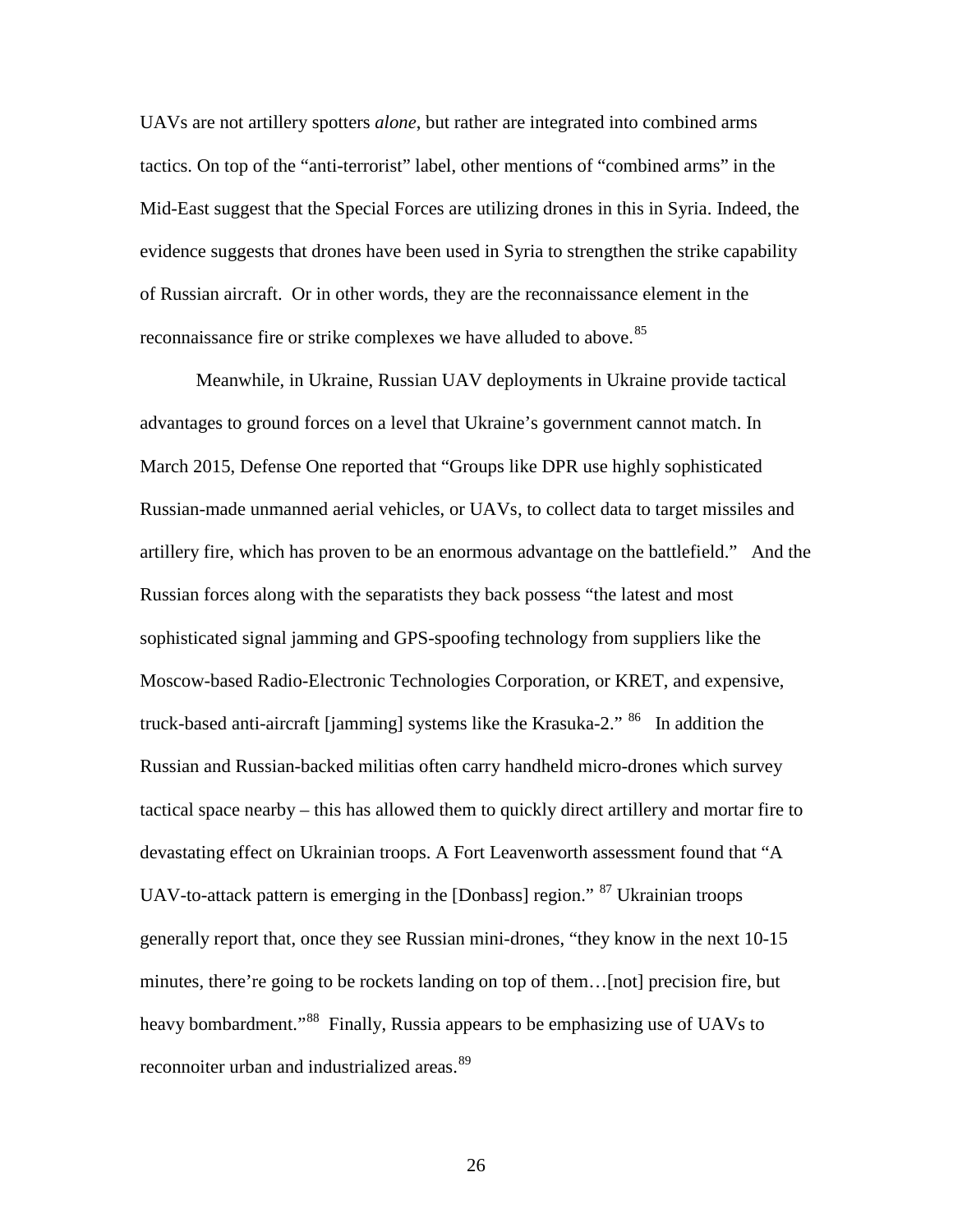<span id="page-26-2"></span><span id="page-26-1"></span><span id="page-26-0"></span>In addition UAVs in Ukraine have been used to wage electronic and information war on other UAVs, this being a particular Russian tactic to degrade or "spoof" Ukrainian UAV's. $90$  The mass use of UAV's also shows that he air space in Ukraine already is and will be quite congested, making complacent predictions of untrammeled NATO air superiority in Eastern Europe rather more dubious than NATO would like to believe.<sup>[91](#page-34-1)</sup> This war also showcases the highly sophisticated electronic warfare capabilities that Russia already possesses and in general shows that for UAV's (and presumably UUVs) wherever they may be deployed and by whomever, are subject to sophisticated countermeasures of an electronic or informational nature. In general the proliferation of unmanned vehicles and of the capabilities they possess, along with the capabilities to attack or defend them using other unmanned vehicles appears to be outrunning the progress in operational and doctrinal concepts that may guide their use.<sup>[92](#page-34-2)</sup> Nevertheless UAVs in general and Russian UAVs in particular will continue to refine and improve their capabilities and become much more potent weapons on the transformed battlefield of contemporary warfare.

# **Towards the Next Revolution in Military Affairs**

The movement towards UAVs and hypersonics, not to mention the quest for weapons based on "new physical principles" –biological or otherwise –is not confined to Russia and betokens a broader global process that is currently underway. For our purposes we may call this revolutionary process a second or new RMA. Russian experts and leaders are already aware of these trends. For instance, Russian writers have previously written about the potential results of combining biological with kinetic or cyber weapons to affect targets' psychology and behavior. This revolution also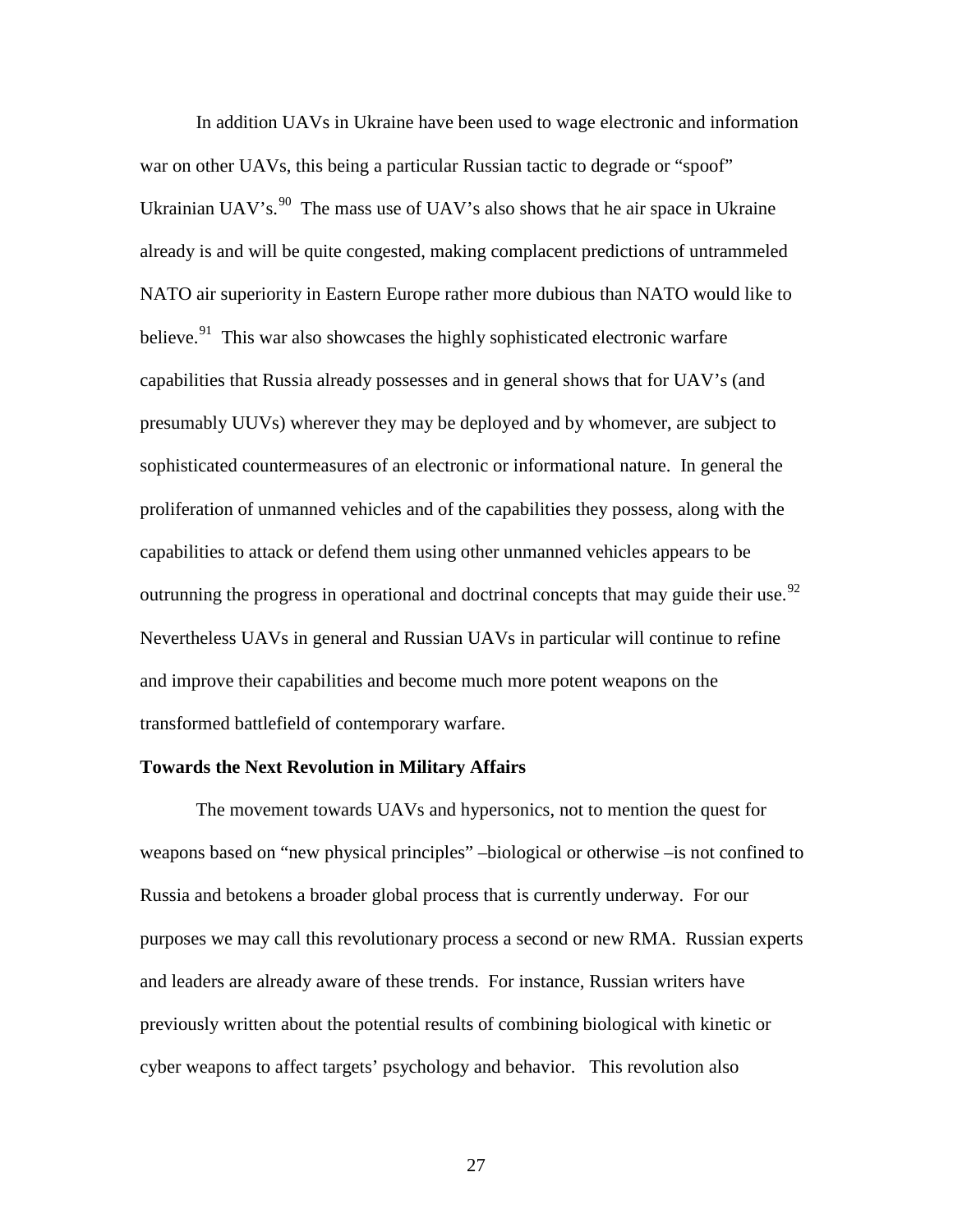comprises weapons based on hypersonics, advanced UAVs that will possess capabilities beyond those currently extant, and such new tendencies as 3-D or additive printing, robotics, artificial intelligence, (AI), lasers, indoor farming, renewable energy sources, and composite materials to mention only a few existing trends that are already revolutionizing the global economy. These trends are already exerting a revolutionary influence upon the global economy. Thus Klaus Schwab, founder and executive chairman of the world Economic Forum at Davos has written that,

<span id="page-27-0"></span>The speed of the current breakthroughs has no historical precedent. When compared with previous industrial revolutions, the Fourth is evolving at an exponential rather than a linear pace. Moreover, it is disrupting almost every industry in every country. And the breadth and depth of these changes herald the transformation of entire systems of production, management, and governance.<sup>[93](#page-35-0)</sup>

<span id="page-27-1"></span>Inevitably this revolution will affect the making of war just as the existing RMA has done. And accordingly there is reason to believe that the U.S. is well placed to lead in this technological process and for Russia to bear the continuing burden of its structurally determined economic stagnation. In turn, that suggests that Rusia will have to once again develop innovative stratagems, tactics, and combinations to keep up with the pace of change but as we have seen this is hardly beyond Russia's capacity given its historical experience. Indeed, Moscow, as noted above is already developing or experimenting with hypersonics and UAVs, and concepts if not actual prototypes of biological-neurophysical or psychological weapons.

For example, the Russian defense analyst Anatoly Tsyganok, head of the Military Forecasting Center in Moscow, in 2012 opined that new weapons of the future would consist of high-speed kinetic weapons, beam weapons using directed energy, lasers, electromagnetic weapons, infrasonic weapons below 16Hz geographic weapons where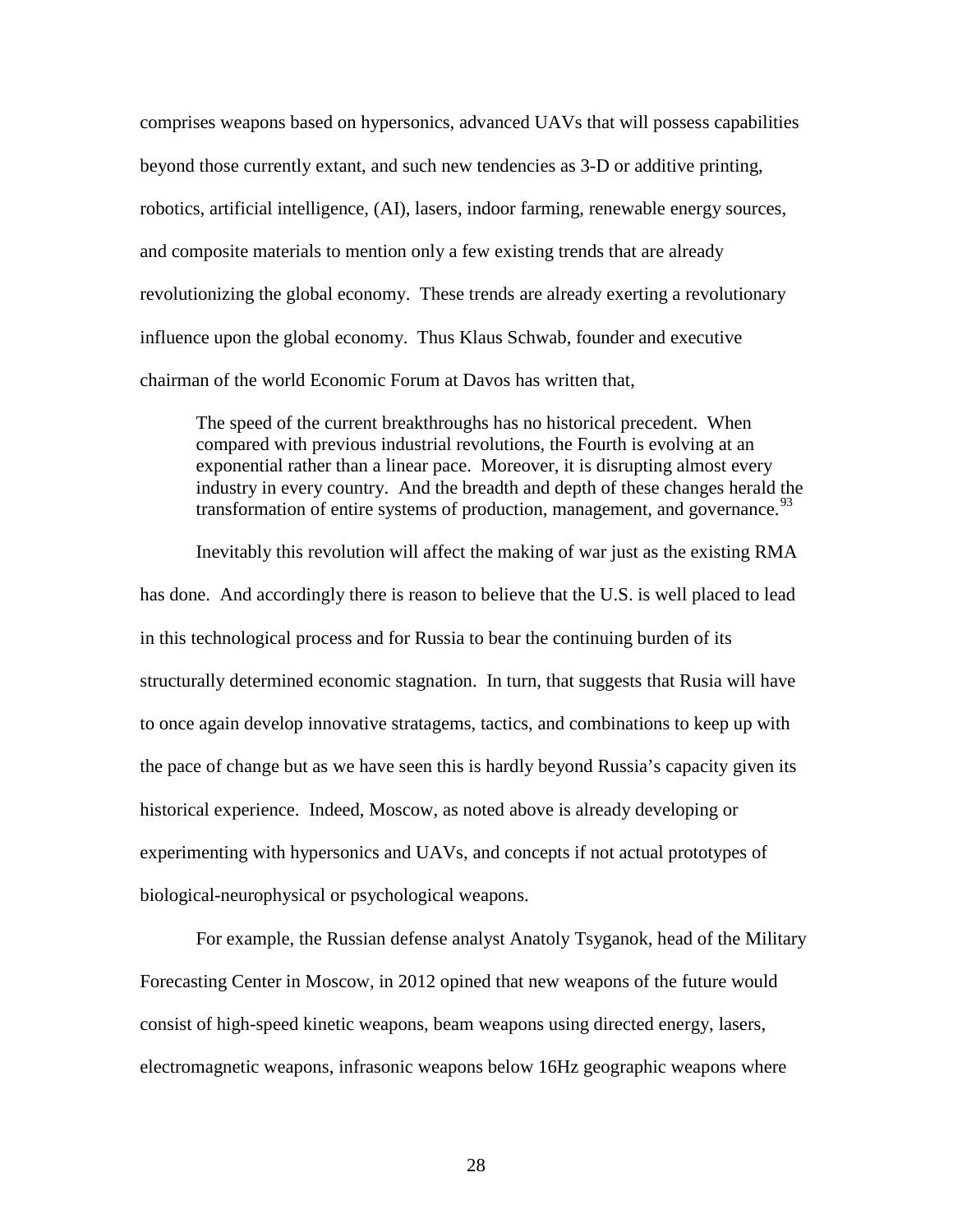submarine carry out explosions in the troughs of the oceans or geomagnetic radiation weapons. <sup>94</sup> Similarly Putin allegedly stated that Russia was working on weapons that could elevate human beings' temperature to intolerable levels and that those weapons could serve as "entirely new instruments for achieving political and strategic goals.". Putin also stated that, "Such high-tech weapons systems will be comparable in effect to nuclear weapons, but will be more acceptable in terms of political and military ideology."[95](#page-36-1)

<span id="page-28-4"></span><span id="page-28-3"></span><span id="page-28-2"></span><span id="page-28-1"></span><span id="page-28-0"></span>Since then, as noted above it is clear that Russia is working on hypersonic weapons that will be deployed by 2020, including the launching of an SS-19 ICBM upon which the hypersonic warhead is mounted and which can evade any conceivable missile defense.<sup>[96](#page-36-2)</sup> Russia is also working on a sea-based hypersonic cruise missile that travels at Mach 6 speed to destroy sea and land targets as well as a Tsirkon- named hypersonic submarine-launched cruise missile but which will eventually be able to be fitted to coastal missile launchers, surface vessels, and aircraft as well as nuclear submarines.<sup>[97](#page-36-3)</sup> Typically some analysts even believe that investment in technologies like hypersonics will not only advance Russian military capabilities and the defense sector but also become "the backbone" of Russia's overall economy.<sup>[98](#page-36-4)</sup> Other examples of Russian efforts to compete in these new areas involve combining sources of power. For, example in Ukraine, which now serves as a military laboratory, Russia is clearly working to devise cyber and/or electronic capabilities to use in attacking UAVs. "Close observers of Russian operations in Ukraine have noted that this effect is brought about through 'not just cyber, not just electronic warfare, not just intelligence but ---really effective integration of all these capabilities with kinetic measures."<sup>[99](#page-36-5)</sup>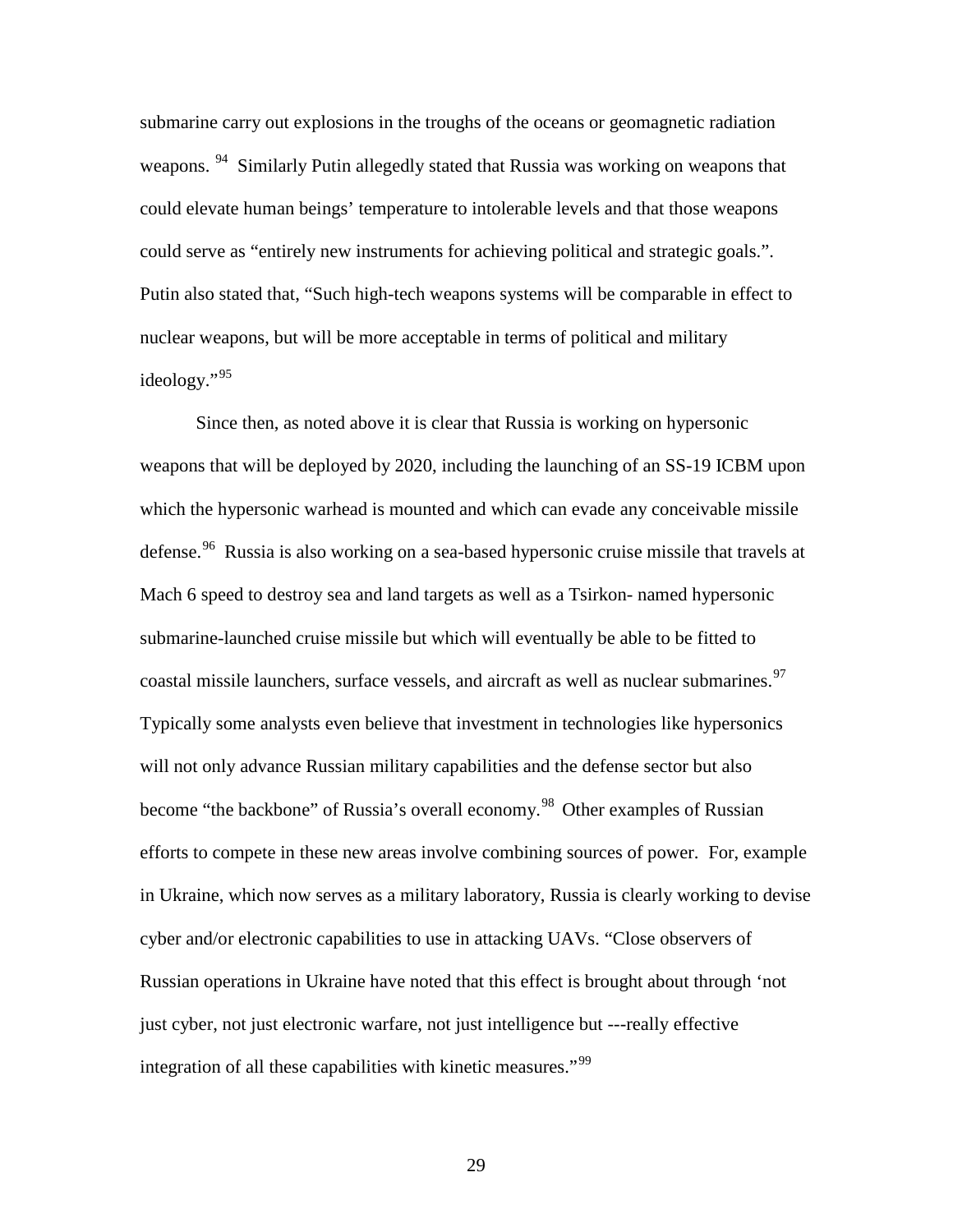Space provides another domain whereby such combinations may be deployed to lethal effect. Moscow is considering developing so called "jammer" satellites to conduct EW in space or from space that will use nuclear power plants, making an attack on them a precipitating factor in nuclear war and radiation in space.<sup>[100](#page-36-6)</sup> Russia is also continuing to build upon Soviet work on anti-satellite weapons, presumably also involving "new physical principles" or innovative combinations of existing technologies.<sup>[101](#page-36-7)</sup> These programs confirm US anxieties about both Russian and Chinese plans to target space as a theater of war.  $102$ 

<span id="page-29-2"></span><span id="page-29-1"></span><span id="page-29-0"></span>Meanwhile Russia is hardly ignoring electronics and lasers. In August, 2016 Deputy Defense Minister Yuri Borisov claimed that Russia had already put some laser weapons into service, apparently referring to an airborne laser on the base of an IL-76 military transport aircraft that could destroy with radiation enemy optical-electronic systems and various kinds of weapon-control sensors on combat aircraft, satellites, land-based and marine equipment.<sup>[103](#page-36-9)</sup> In electronics, Russian scientists claim to have discovered a series of unique compact generators that can produce high-energy pulses of hundreds or even thousands of megawatts that could clearly be used for EMP weapons.<sup>[104](#page-36-10)</sup> Other Russian scientists claim that they have created a series of small suitcases that can instantly deactivate all the electronic components of enemy weapons systems using radio electronic components.<sup>[105](#page-36-11)</sup> However, none of these claims have been deployed or been observably verified. Nevertheless they do indicate the kinds of capabilities Russia hopes to acquire for use against U.S. and allied militaries and civilians.

## **Conclusions**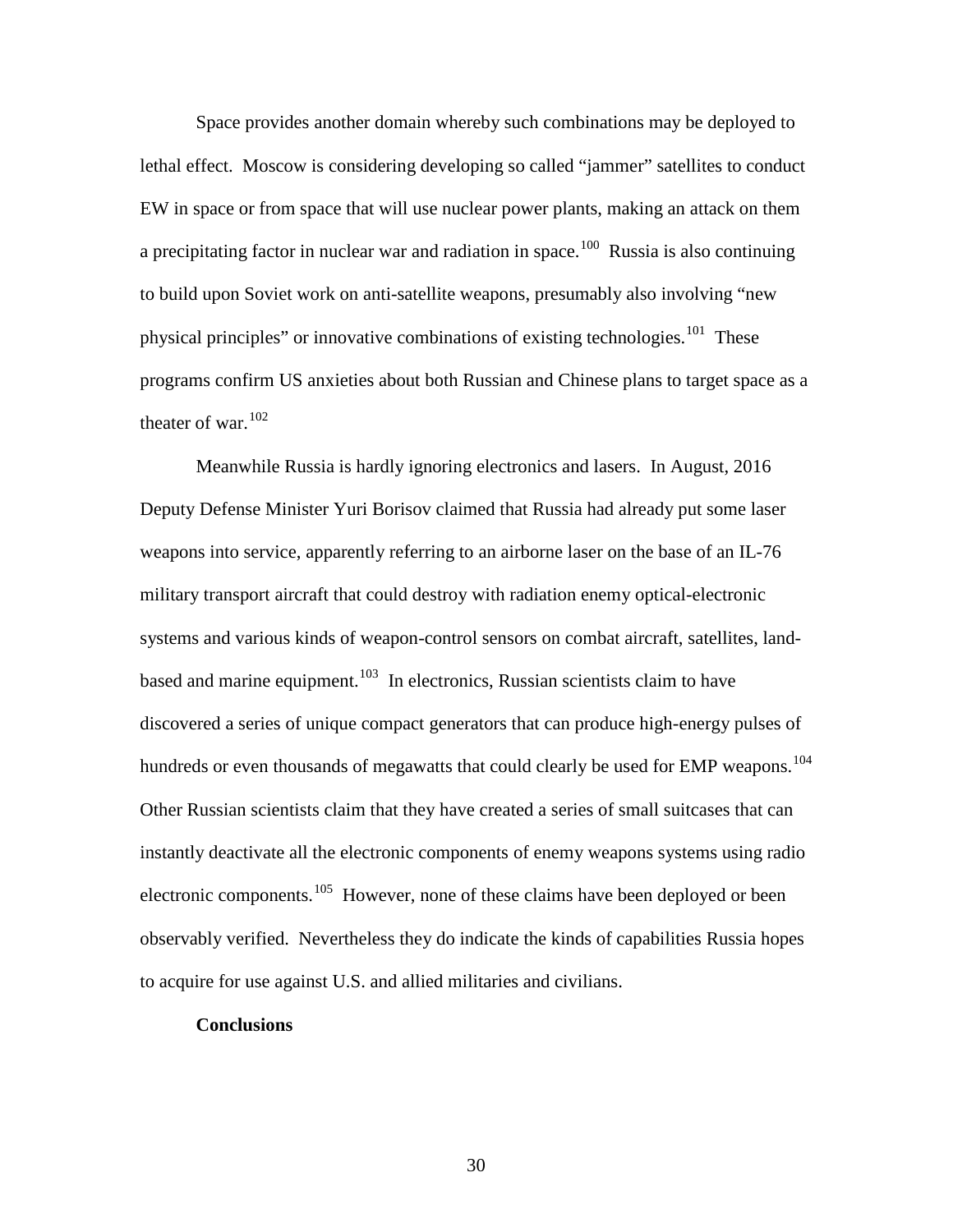<span id="page-30-4"></span><span id="page-30-3"></span><span id="page-30-2"></span><span id="page-30-1"></span><span id="page-30-0"></span>The foregoing analysis conclusively demonstrates Moscow's determination not just to keep pace with Washington but also to deny it the opportunity to employ those capabilities that have featured prominently in US planning for a generation, e.g. the independent aerospace operation. Moreover, it suggests Moscow is considering the possibility of employing nuclear weapons not only as warfighting systems but also even in countervalue modes. At the same time as Russia is moving to embrace what will likely be the next or second RMA it also has moved to consider the possibilities of organizing its armed forces and entire state and society for purposes of fighting not short wars that confront the West with faits acomplis and prominently feature nuclear deterrence to the active contemplation of long-term prolonged wars that involve the mobilization of the entire state and society, along Soviet and Stalinist lines, for such wars against the expected Western attack.<sup>106</sup> Although Moscow likes to claim it is merely defending itself against American unilateralism and threats, it is clear that international conventions and agreements like those on chemical weapons, or the movement away from countervalue nuclear weapons count for little or nothing in Russian strategic practice. Neither can we rely on the accuracy of Russian perceptions of strategic trends or of the opportunities presented to it as the Donbass debacle shows. As major military actors and even minor ones hurtle into what will almost be a new period of even faster technological change and accelerating military capabilities, failure to grasp what Moscow is doing and why will be, to paraphrase Talleyrand, worse than a mistake and thus a crime.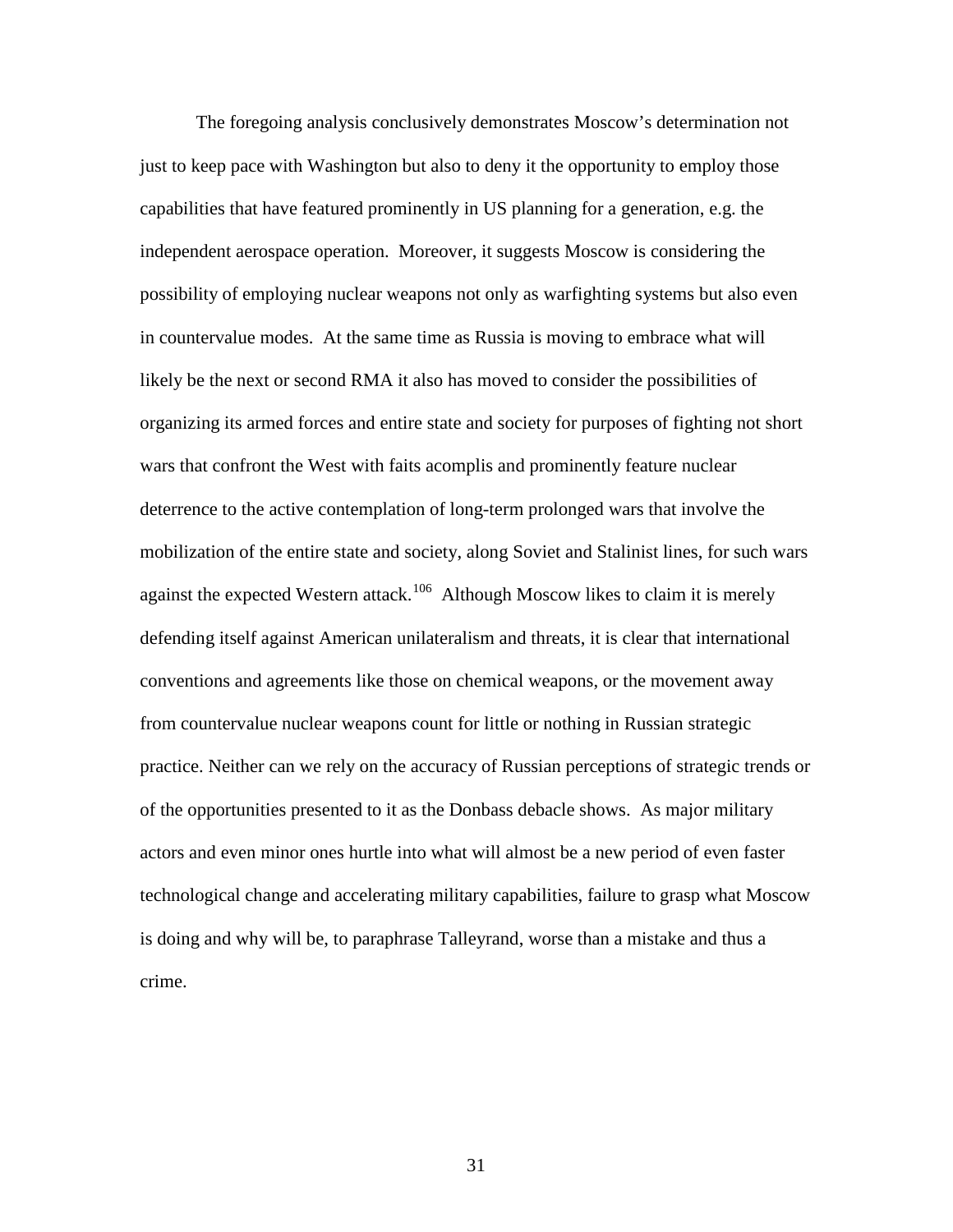# <span id="page-31-2"></span>**Notes**

<sup>4</sup> Denis Telmanov, "Polite But Formidable,' Vladimir Putin Has Declared That the Country Will Not Get Bogged Down In Costly Rivalry With the West," Moscow, *Gazeta.ru*, in Russian, December 4, 2014, Open *Source Center Foreign Broadcast Information Service, Central Eurasia* (Henceforth *FBIS SOV)*, December 4, 2014

<sup>5</sup> "Putin: Russia Not Going To Join New Arms Race But Will Develop Modern Nuclear Arms," *Interfax*, July 26, 2012, available at http://search.proquest.com/professional/login. "Meeting of the Military-Industrial Commission, " [www.en.kremlin.ru,](http://www.en.kremlin.ru/) June 28, 2016;

[www.en.kremlin.ru,](http://www.en.kremlihjn.ru/) June 30, 2016; "Putin Says, Russia Will Build New Weapons but Avoid Arms Race." *Yahoo! News*, [www.yahoo.com,](http://www.yahoo.com/) January 20, 2015

<sup>6</sup> "Anton Valagin, "Target Destruction Without Weapon Rounds Tested In Russia," *Rossiyskaya Gazeta*, October 13, 2016, Retrieved from *BBC Monitoring*

<sup>7</sup> Aleksandr' Golts, "Modernization Vs. Mobilization," Paper Presented To the Conference, the Russian Military In Contemporary Perspective, Washington, D.C. May 9-10, 2016

<sup>8</sup> Meeting of the Military-Industrial Commission, "www.en.kremlin.ru, June 28, 2016; "Meeting of Russian Federation Ambassadors and Permanent Envoys," [www.en.kremlin.ru,](http://www.en.kremlihjn.ru/) June 30, 2016

9 [Minister](http://en.interaffairs.ru/lavrov/) S. .Lavrov, Russian Foreign Minister Sergey Lavrov's speech at 49th Munich Security Conference, Munich, 2 February 2013, http://en.interaffairs.ru/lavrov/353 russian-foreign-minister-sergey-lavrovs-speech-at-49th-munich-security-conferencemunich-2-february-2013.html

 $10$  Vladimir Putin, "Being Strong: We Should Not Tempt Anyone By Allowing Ourselves to Be Weak," Government *of the Russian Federation, <http://premier.govru/eng/events/news18185>*

<sup>11</sup> "Border Alert: Nuke War Risk Is Rising, Russia Warns," [www.rt.com,](http://www.rt.com/) November 17, 2011.

<sup>13</sup> Andrei Lebedev, "Yuri Baluevsky: The Russian Military Has a Chance to Straighten

Its Spine," *Izvestiya*, March 2, 2005, LexisNexis. <sup>14</sup> Dmitry Adamsky, "*If War Comes Tomorrow: Russian Thinking about "Regional Nuclear Deterrence."* Paper Presented To the Conference, the Russian Military In Contemporary Perspective, Washington, D.C. May 9-10, 2016

<span id="page-31-1"></span><span id="page-31-0"></span><sup>15</sup> Lebedev; Vladimir Putin Meets With Experts in Sarov to Discuss Global Threats to National Security, Strengthening Russia's Defenses, and Enhancing the Combat Readiness of Its Armed Forces," [http://premier.gov.ru,](http://premier.gov.ru/) February 24, 2012

<sup>&</sup>lt;sup>1</sup> "Presidential Address To the Federal Assembly," December 4,

<sup>2014,</sup>http://en.kremlin.ru/events/president/news/47173

<sup>&</sup>lt;sup>2</sup> Quoted in Tor Bukkvoll, "Iron Cannot Fight-The Role of Technology in Current Russian Military Theory," *Journal of Strategic Studies*, XXXIV, NO. 5,2011, p. 690, <sup>3</sup> *Ibid.* pp. 690-691

<sup>&</sup>quot;Meeting of Russian Federation Ambassadors and Permanent Envoys,"

<sup>&</sup>lt;sup>12</sup> Ibid.; Roger N. McDermott, "General Makarov Highlights the "Risk" of Nuclear Conflict," *Valdai Discussion Club,* December 8, 2011, www.valdaiclub.com.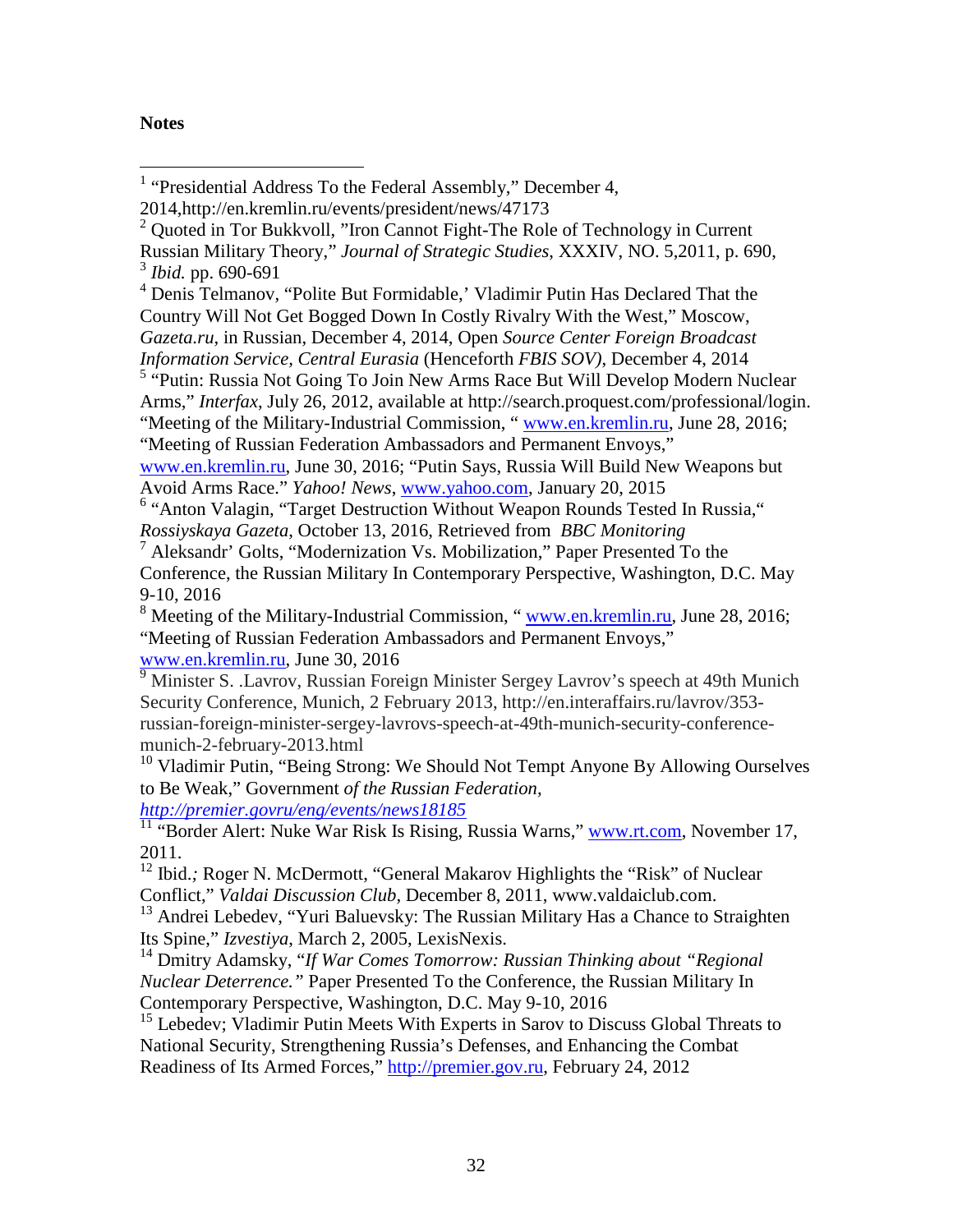<sup>16</sup> Расширенное Zаседание Коллегии Министерства Обороны," (Expanded Session of the Collegium of the Ministry of Defense), February 27, 2013,

http://kremlin.ru/news/17588

<span id="page-32-0"></span> $17$  Vladimir Putin, "Russia Muscles Up- the Challenges We Must Rise to Face," [www.premiere.gov.ru,](http://www.premiere.gov.ru/) January 16, 2012

<sup>18</sup> Ministry of Foreign Affairs of the Russian Federation, "Russian Federation Foreign Policy Concept Ratified by Russian Federation President V.V. Putin, February 12, 2013, www.mid.ru

<sup>19</sup> Robert Nalbandov, *Not By Bread Alone: Russian Foreign Policy Under Putin,*  Washington, D.C.: Potomac Books, 2016

<span id="page-32-1"></span>Washington, D.C., I Groma Doom, D.C., Co.

<span id="page-32-2"></span><sup>21</sup> Dmitry Medvedev Attends a Conference on the Development of the Defence Sector," [http://government.ru/eng/docs/23401/,](http://government.ru/eng/docs/23401/) March 20, 2013

<span id="page-32-3"></span><sup>22</sup> "Russia, Reporting on Defense Industries for march 20, 2013, Open source Center, *OSC Summary,* in English, March 20, 2013*, FBIS SOV,* March 20, 2013

<sup>23</sup> *Ibid.*

<sup>24</sup> *Ibid.*

<sup>25</sup> Moscow, *Interfax*, in English, March 20, 2013, FBIS *SOV,* March 20, 2013

<sup>26</sup> Vladimir Putin, "Being Strong: We Should Not Tempt Anyone By Allowing

Ourselves to Be Weak," Government *of the Russian Federation,* 

*[http://premier.govru/eng/events/news18185,](http://premier.govru/eng/events/news18185)* February 20, 2012 <sup>27</sup> *Ibid.*

<sup>28</sup> Mark Schneider, "Russian Nuclear Weapons Policy and Programs, the European Security Crisis, and the Threat to NATO," Paper Presented to the conference on the Russian Military in Contemporary Perspective," Washington, D.C. May 9-10, 2016; James R. Howe, "Future Russian Strategic Nuclear and Non-Nuclear Forces: 2022, Paper Presented to the conference on the Russian Military in Contemporary Perspective," Washington, D.C. May 9-10, 2016; Eugene Rumer, *Russia and the Security of Europe,* Carnegie Endowment for International Peace, Washington, D.C., 2016, [www.ceip.or,](http://www.ceip.or/) p. 21

<sup>29</sup> *Ibidem;*

<sup>30</sup> Stephen Blank, Ed., *Russian Nuclear Weapons, Past Present, Future*, Carlisle Barracks, PA: Strategic Studies Institute, US Army War College, November, 2011  $31$  Steven Rosefielde, "Russia's Military Industrial Resurgence: Evidence and Potential," Paper prepared for the conference on The Russian Military in Contemporary Perspective," Washington DC, May 9-10, 2016

<sup>32</sup> T.X. Hammes, "Will Technological Convergence Reverse Globalization,?" *Strategic Forum*, Institute for National Security Studies, National Defense University, Washington, D.C., No. 297, July, 2016; Captain Matthew Friedell (USMC), "#D Printing Is A Game-Changer," *Proceedings of the US Naval Institute,* October, 2016, www.usni.org,/ prionmt/88812

<sup>33</sup> Colonel S.G. Chekinov, "Predicting Trends in Military At in the Initial Period of the 21st Century," *Military Thought*, No. 3, 2010, pp. 52-53

<sup>34</sup> *Ibid*. pp. 44-55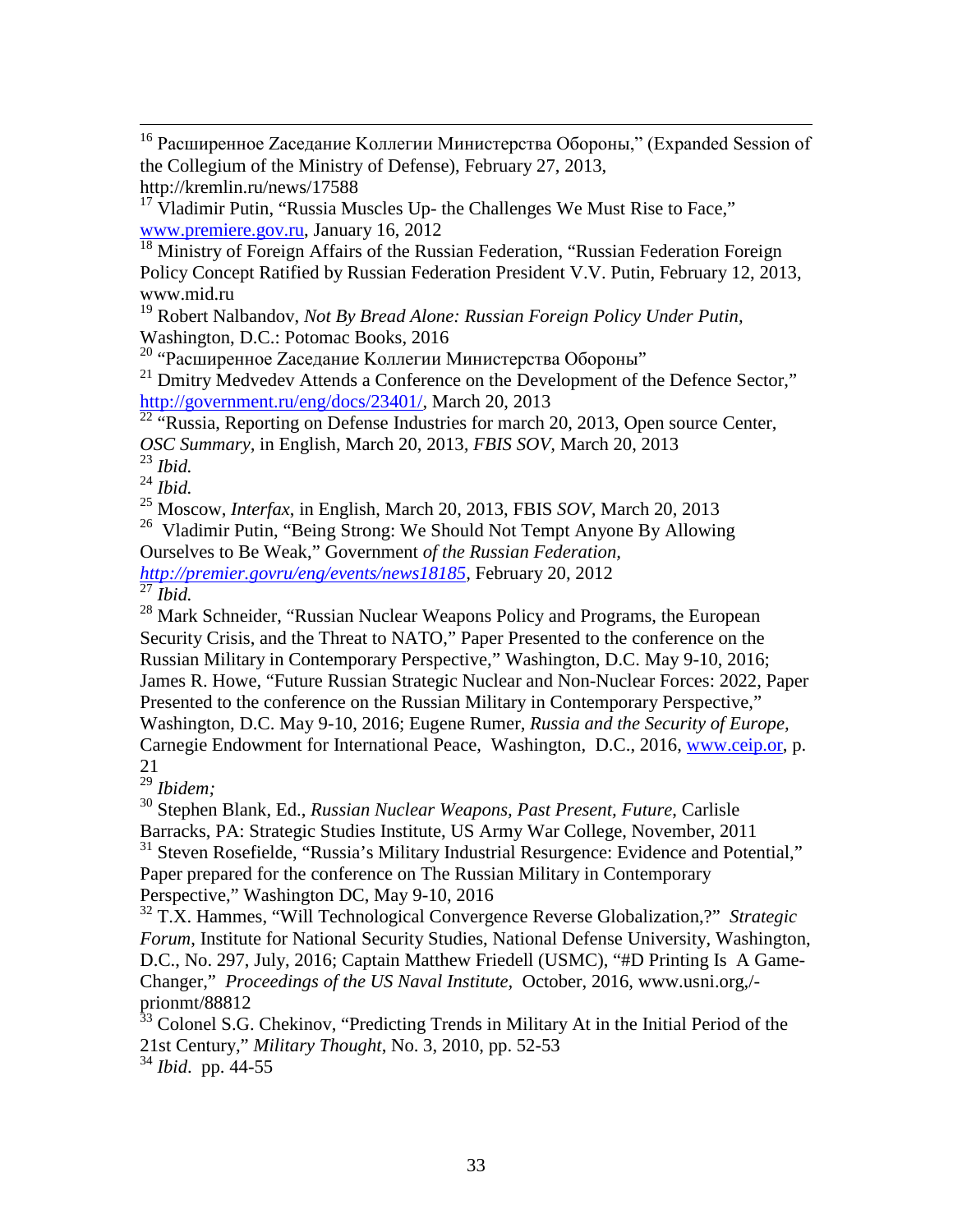<sup>35</sup> Colonel S.G. Chekinov and Lt. General S.

A. Bogdanov (RET), "Strategy of Indirect Approach: Its Impact on Modern Warfare," *Military Thought*, No. 3, 2011, p. 5

<sup>36</sup> *Ibid*., p. 6

<sup>37</sup> *Ibid.*, p. 9

<sup>38</sup> Lester Grau and Timothy Smith, "A 'Crushing' Victory: Fuel-Air Explosives and Grozny 2000, [http://fmso.leavenworth.army.mil/documents/fuelair/fuelair.htm,](http://fmso.leavenworth.army.mil/documents/fuelair/fuelair.htm) 2001; Angela Dewan, "Reports of Chemical Gas Attacks in 2 Syrian cities,"

[http://edition.cnn.com/2016/08/02/middleeast/syria-aleppo/index.html,](http://edition.cnn.com/2016/08/02/middleeast/syria-aleppo/index.html) August 2, 2016 <sup>39</sup> Igor Sutyagin, "Russia Confronts NATO" Confidence-Destruction Measures," RUSI, Royal United Services Institute, Briefing Paper, 2016, p. 7

<sup>40</sup> "Russia Developing Chemical Warfare Robots," *The Moscow Times*, August 4, 2014, www.themoscowtimes.com

<sup>41</sup> Zilinskas, p. 44

 $42$  Putin, "Being Strong: We Should Not Tempt Anyone By Allowing Ourselves to Be Weak,

<sup>43</sup> Milton Leitenberg, "The Biological Weapons Program of the Soviet Union, "

Statement to the House Committee on Foreign Affairs, May 7, 2014; Zilinskas, p. 45 <sup>44</sup> *Ibid.*, pp. 46-49; Leitenberg

<span id="page-33-0"></span><sup>45</sup> "Expert Tells Congress He 'Presumes' Russia Has Biolo9igcal Arms Program," [www.nti.org,](http://www.nti.org/) May 9, 2014

<sup>46</sup> "Flight Test Of a New Project 4202 Vehicle," [www.russianforces.org,](http://www.russianforces.org/) March 3, 2015 <sup>47</sup> "Russian Top Secret Hypersonic Glider Can Penetrate Any Missile Defense,"

<span id="page-33-1"></span>http//m.sputniknews.com, June 13, 2016 <sup>48</sup> Olga Bozhyeva, "Sources: Russia Successfully Tested New Missile Superweapon:

Developers Called Launch of Sarmat ICBM Warhead a 'Fantastic Success,'" *Moskovsky Komsomolets,* April 20, 2016*, BBC Monitoring*, April 20, 2016

<span id="page-33-2"></span><sup>49</sup> "Russian Top Secret Hypersonic Glider Can Penetrate Any Missile Defense," <sup>50</sup> *Ibid.*

<sup>51</sup> Olga Bozhyeva, "The 'Stiletto' Is In the Drawer – Russia is Testing Warheads On ancient Missiles Fro Penetrating American Missile Defenses," Moscow, *Moskovsky Komsomolets Online*, in Russian October 22, 2011, *FBIS SOV*, October 22, 2011

<span id="page-33-3"></span><sup>52</sup> Alexander G. Savelyev, "Russian Defense and Arms Control Policy And its Prospects After the Presidential Elections," *UNISCI Discussion Papers*, BNO. 17, May, 2008, p. 104 www.unisci.es

<span id="page-33-4"></span><sup>53</sup> "Russian Top Secret Hypersonic Glider Can Penetrate Any Missile Defense,"

<sup>54</sup> *Ibid.* Ostkraft refers to the website www.ostkraft.ru

<sup>55</sup> Stephen Blank," Missile Defense in Korea Further Roils US-Russian Relations," *Eurasia Daily Monitor*, [www.jamestown.org,](http://www.jamestown.org/) July 22, 2016

<sup>56</sup> Pepe Escobar, "Beware What You Wish For: Russia is Ready For War," [https://www.rt.com/op-edge/344002-beware-russia-war-us/,](https://www.rt.com/op-edge/344002-beware-russia-war-us/) May 22, 2016

<sup>57</sup> [www.stratfor.com,](http://www.stratfor.com/) "The U.S. and Russia Plan For conflict," May 25, 2016

<sup>58</sup> Quoted in Rumer, pp. 19-20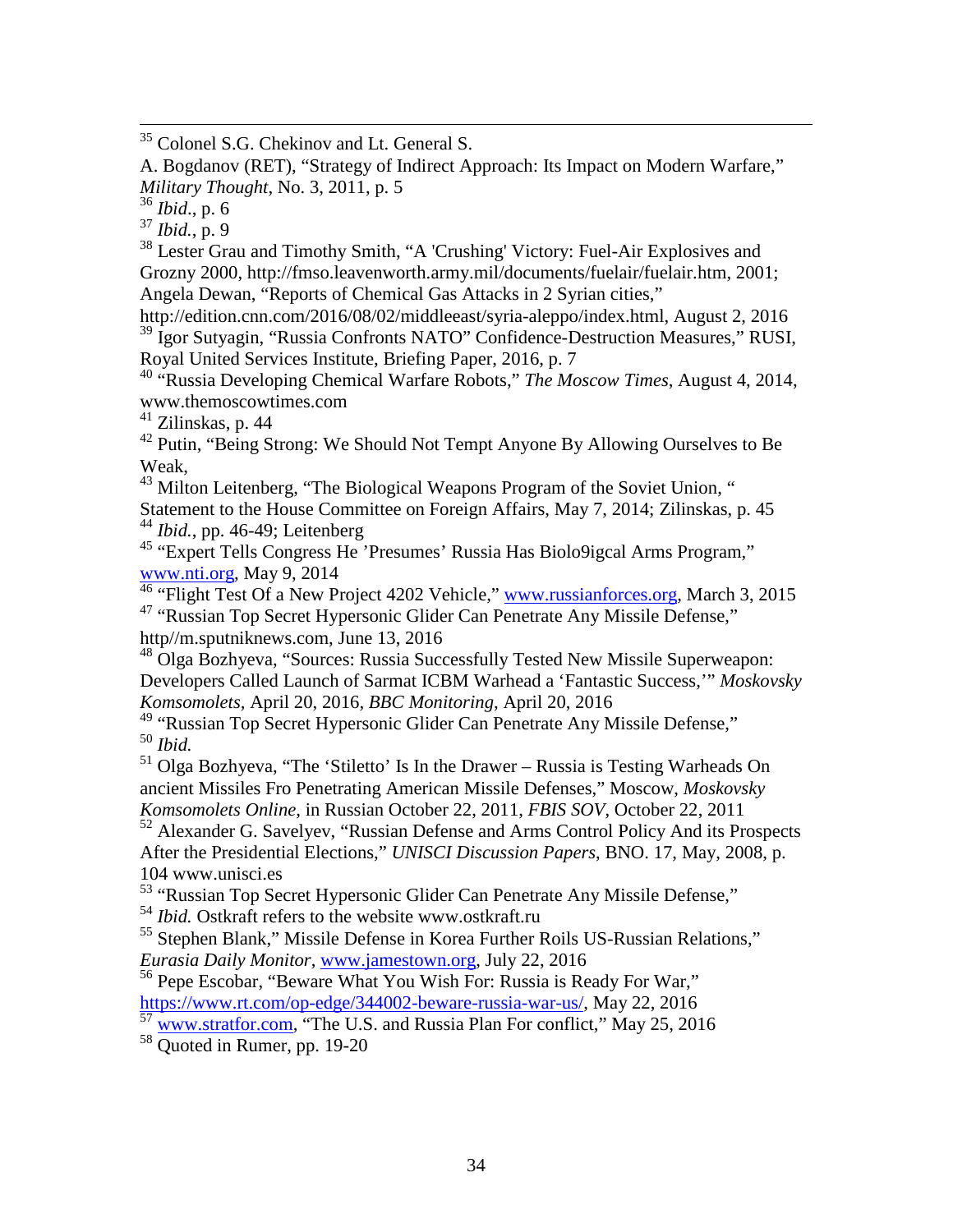59 For descriptions of many of these programs see Amy F. Woolf, *Conventional Prompt Global Strike and Long-range Ballistic Missiles: Background and Issues,* Congressional Research Service, August 26, 2014,

<sup>60</sup> *Ibid.,* p.35; also James M. Acton, *Silver Bullet? Asking the Right Questions About Conventional Prompt Global Strike,* Washington, D.C.: Carnegie Endowment for International Peace, 2013, pp. 111-126.

<sup>61</sup> Ilyas Gilzatudinov, "Russian Work on Defense Against Hypersonic Weapons Systems In Full Swing," *Sputnik, Military and Intelligence, July* 3, 2016,

http://sputniknews.com/military/20160703/1042360880/russian-anti-hypersoniccapabilities-development.html

 $62$  Commission To Assess the Threat From High Altitude Electromagnetic Pulse: Overview, provided by DR. Mark Schneider, October 2, 2016, pp. 2, 4 <sup>63</sup> *Ibid.*, p. 4

<sup>64</sup> Statement of DR. William R. Graham, Chairman, Commission to Assess the Threat to the United States From Electromagnetic Pulse A(EMP) Attack, House Armed Services Committee, July 10, 2008, p. 2

<sup>65</sup> *ibid*, p. 3

<sup>66</sup> Mark Schneider, *The Emerging EMP Threat To the United States*, Fairfax, VA: National Institute Press, 2007, p. 3

<sup>67</sup> *Ibid., p*. 4

<sup>68</sup> *Ibid*., p. 5

<sup>69</sup> Commission To Assess the Threat From High Altitude Electromagnetic Pulse: Overview, p. 2; Ken Timmerman, "North Korea Tests 'Super-EMP' Nuke," [http://www.newsmax.com/KenTimmerman/super-emp-emp-northkorea](http://www.newsmax.com/KenTimmerman/super-emp-emp-northkorea-nuke/2011/06/16/id/400260/)[nuke/2011/06/16/id/400260/,](http://www.newsmax.com/KenTimmerman/super-emp-emp-northkorea-nuke/2011/06/16/id/400260/) June 16, 2011

 $\frac{1}{70}$  Howe

<sup>71</sup> *Ibid.*

<sup>72</sup> Andrea Gilli and Mauro Gilli, "Why Concerns Over Drone Proliferation Are Overblown," *[www.thediplomat.com,](http://www.thediplomat.com/)* May 19, 2016

<sup>73</sup> "The ISIS Drone Threat," [http://i-hls.com/2016/05/the-isis-drone-threat/,](http://i-hls.com/2016/05/the-isis-drone-threat/) May 3, 2016 <sup>74</sup> Joshua Kucera, "Azerbaijan Claims To Be Producing Armed Drone," *Eurasia Insight*,

July 12, 2016, [www.eurasianet.org;](http://www.eurasianet.org/) Azad Garibov, "Karabakh: A New Theater For Drone Warfare,?" *Eurasia Daily Monitor*, May 11, 2016, www.jamestown.org

<sup>75</sup>"Russia Working on Subsea Robots for Arctic Mining, " $\frac{http://i-hls.com/2016}{http://i-hls.com/2016}$ , June 18, 2016; Christopher Morris, "Russia Secretly Building Underwater Nuclear-Armed Drone Submarine," [www.valuewalk.com,](http://www.valuewalk.com/) September 19, 2015; "Russia's Rubin Design Bureau Developing Several Types of Unmanned Underwater Vehicles UUV," [www.navyrecognition.com](http://www.navyrecognition.com/) July 4, 2016

<span id="page-34-2"></span><span id="page-34-1"></span><span id="page-34-0"></span> $\frac{76}{76}$  Simon Shuster, "Why Rusia is Rebuilding Its Nuclear Arsenal," [www.time.com,](http://www.time.com/) April 4, 2016

<sup>78</sup> "Russian Defense Contractor Unveils Printed Drone At Trade Fair," [www.sputnik.com,](http://www.sputnik.com/) July 11, 2016

 $\frac{79}{79}$  Tobias Burgers and Scott N. Romaniuk, "Unmanned Systems and Manned Conflict in East Asia," [www.thediplomat.com,](http://www.thediplomat.com/) August 2, 2016

<sup>77</sup> *Ibid.*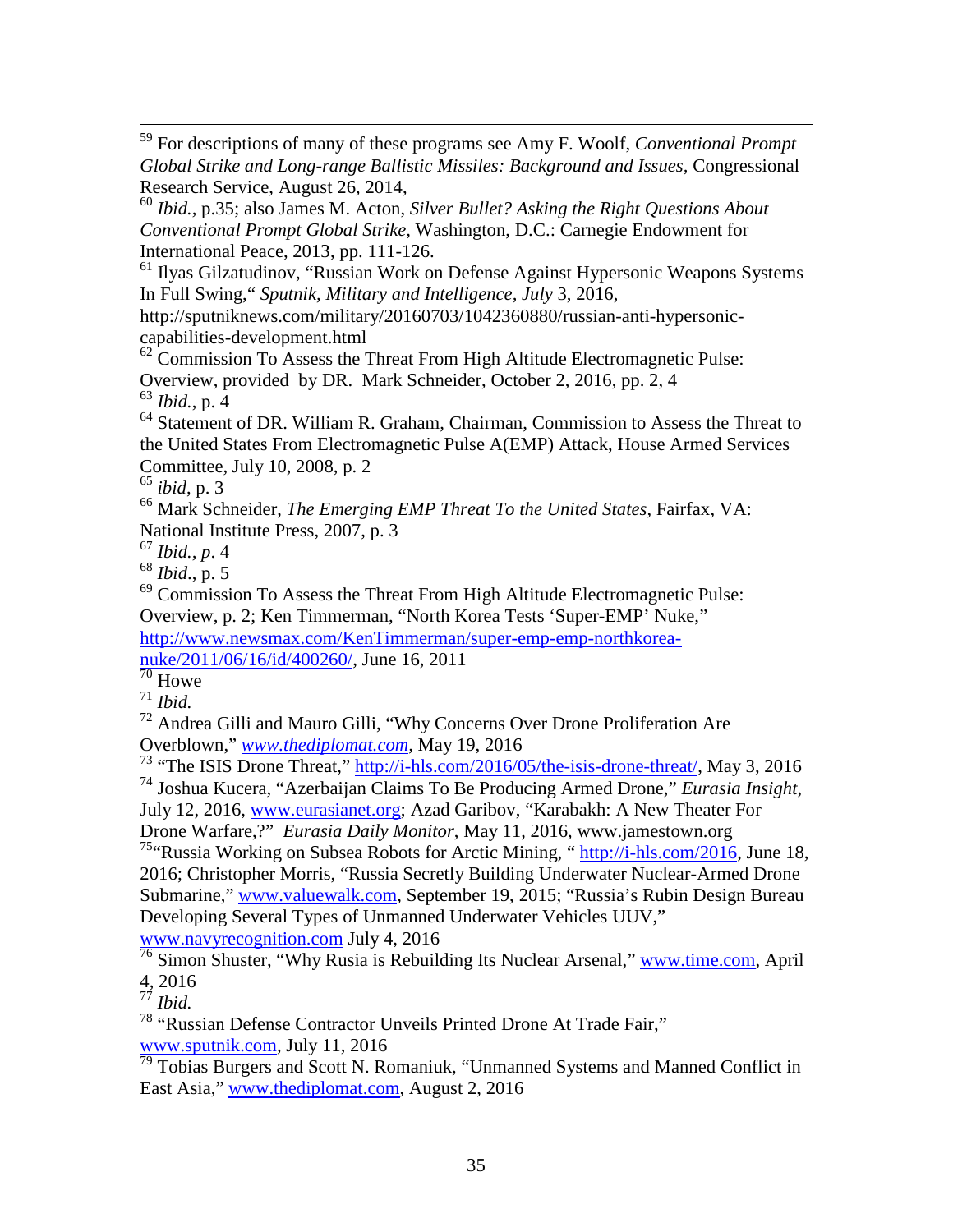80 Dmitry Litovkin, "The Army: The Aerospace Forces have Followed in Jules Verne's Footsteps: The Ministry of Defense Has Found Employment For Aerostats," *Izvestiya, June* 3, 2016, Retrieved from *BBC Monitoring*

<sup>81</sup> Maggie Ybarra, "The U.S. Military's Unquestioned Lead in Drone Technology Is Narrowing," [www.washingtontimes.com,](http://www.washingtontimes.com/) April 28, 2014; Jeffrey Lamport and Antony Scotto, "Military Must Prepare For Unmanned Aircraft Threat,"

[www.nationaldefensemagazine.oerg,](http://www.nationaldefensemagazine.oerg/) August 2016; Kim Hartmann and Keir Giles, "UAV Exploitation: A New Domain For Cyber Power," N.Pissanidis, H. Roigas, and

M.Veenendaal, Eds., *2016 8th International Conference on Cyber Conflict,* Tallinn, *NATO* CCD COE Publications, 2016, pp. 205-210

<sup>82</sup> "Russia and Kamikaze UAVs," Foreign Military Studies office, Ft. Leavenworth, KS, Operational Environment Watch, July, 2016, p. 61

<sup>83</sup> "Russian Robotics: Continuing To Make Progress," *Ibid.,* 

 $84$  RT – "Russia to Deploy Military Drones to Monitor Arctic" (April 23 2015). [https://www.rt.com/news/252345-russia-arctic-drones-may/;](https://www.rt.com/news/252345-russia-arctic-drones-may/)

Brian Merchant – "Russia is Swarming the Arctic with Military Drones" (September 14 2015).

<http://motherboard.vice.com/read/russia-is-swarming-the-arctic-with-military-drones> **<sup>85</sup>** Eye in the sky: Russian drones join the ranks of the world's unmanned craft

[http://rbth.com/defence/2015/11/30/eye-in-the-sky-rusian-drones-join-the-ranks-of-the](http://rbth.com/defence/2015/11/30/eye-in-the-sky-rusian-drones-join-the-ranks-of-the-worlds-unmanned-craft_546019)worlds-unmanned-craft 546019; Unusual Footage: Russian Drone Films American

Drone Over Syria (December 05 2015). [https://theaviationist.com/2015/12/05/unusual](https://theaviationist.com/2015/12/05/unusual-footage-russian-us-uav/)[footage-russian-us-uav/;](https://theaviationist.com/2015/12/05/unusual-footage-russian-us-uav/) "Russia Tests Hydrogen-Powered Drones in Syria"

<http://sputniknews.com/middleeast/20160718/1043214722/drones-test-syria.html> <sup>86</sup> "In Ukraine, Tomorrow's Drone War is Alive Today"

[http://www.defenseone.com/technology/2015/03/ukraine-tomorrows-drone-war-alive](http://www.defenseone.com/technology/2015/03/ukraine-tomorrows-drone-war-alive-today/107085/)[today/107085/](http://www.defenseone.com/technology/2015/03/ukraine-tomorrows-drone-war-alive-today/107085/)

 $\frac{87 \text{ Maj. James} H$ arvey, US Army – "Rebel Drones: UAV Overmatch in the Conflict" (January 2015).

[\(http://fmso.leavenworth.army.mil/documents/products\\_regionalSecurity\\_PACOM/2015](http://fmso.leavenworth.army.mil/documents/products_regionalSecurity_PACOM/20151222%20Harvey-Rebel%20Drones-UAV%20Overmatch%20in%20the%20Ukrainian%20Conflict%20(final%20with%20cover%20and%20background%20page).pdf) [1222%20Harvey-Rebel%20Drones-](http://fmso.leavenworth.army.mil/documents/products_regionalSecurity_PACOM/20151222%20Harvey-Rebel%20Drones-UAV%20Overmatch%20in%20the%20Ukrainian%20Conflict%20(final%20with%20cover%20and%20background%20page).pdf)

[UAV%20Overmatch%20in%20the%20Ukrainian%20Conflict%20\(final%20with%20cov](http://fmso.leavenworth.army.mil/documents/products_regionalSecurity_PACOM/20151222%20Harvey-Rebel%20Drones-UAV%20Overmatch%20in%20the%20Ukrainian%20Conflict%20(final%20with%20cover%20and%20background%20page).pdf) [er%20and%20background%20page\).pdf](http://fmso.leavenworth.army.mil/documents/products_regionalSecurity_PACOM/20151222%20Harvey-Rebel%20Drones-UAV%20Overmatch%20in%20the%20Ukrainian%20Conflict%20(final%20with%20cover%20and%20background%20page).pdf)

<sup>88</sup> "Russian Drone Threat: Army Seeks Ukraine Lessons" (October 14 2015). <http://breakingdefense.com/2015/10/russian-drone-threat-army-seeks-ukraine-lessons/>

<sup>89</sup> *Ibid.*

<sup>90</sup> Hartmann and Giles, p. 213

<sup>91</sup> *Ibid.*

<sup>92</sup> *Ibid*., pp. 213-19

<span id="page-35-0"></span><sup>93</sup> Schwab is quoted in T.X. Hammes, "Will Technological Convergence Reverse" Globalization,?" *Strategic Forum*, Institute for National Security Studies, National Defense University, Washington, D.C., No. 297, July, 2016, p. 14

<sup>94</sup> "Tsyganok Elaborates on Serdyukov Statements on New Weapon Development," Foreign Military Studies Office, *Operational Environment Watch,* May, 2012, p. 61, http://fmso.leavenworth.army.mil/